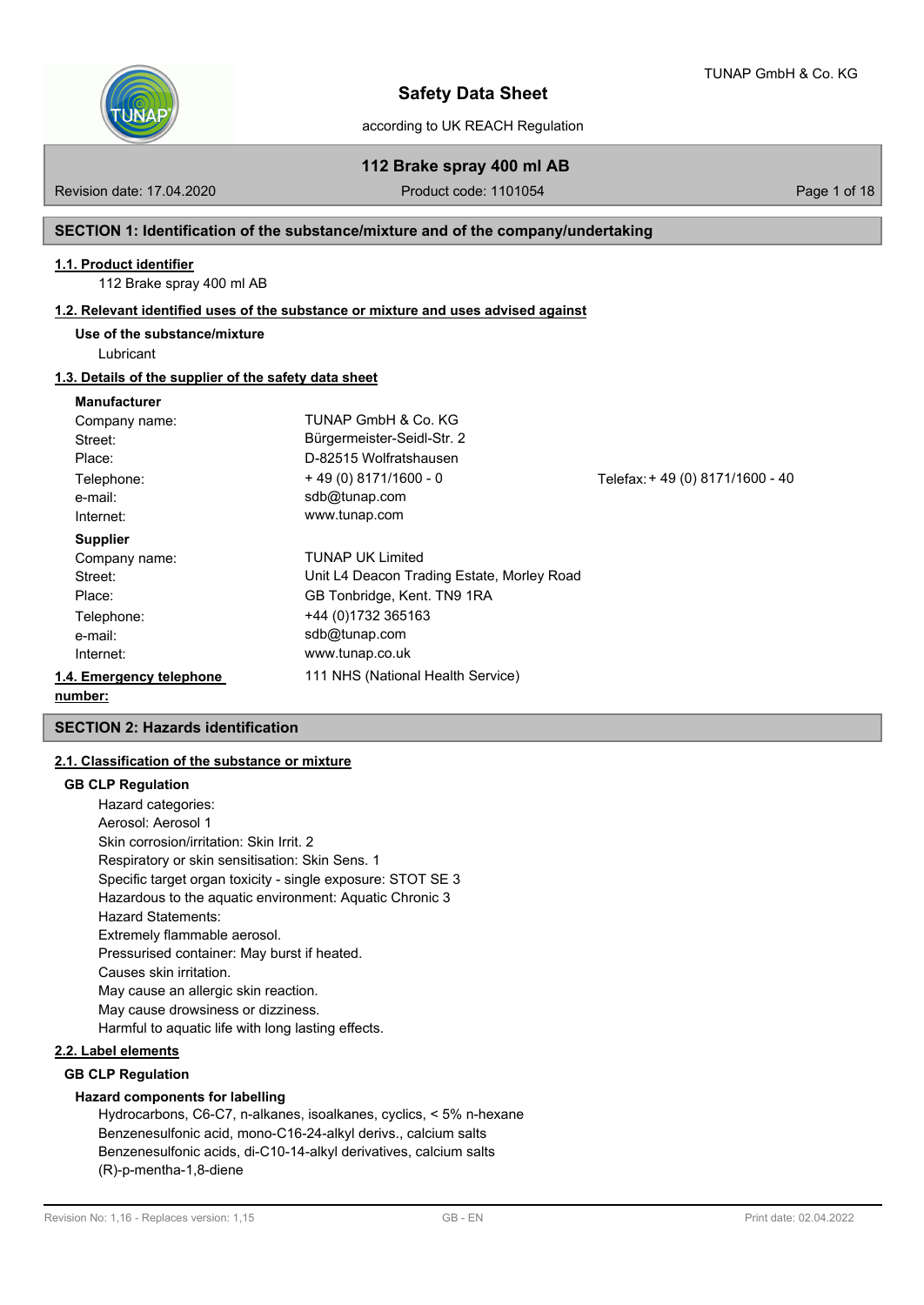

|                                 | 112 Brake spray 400 ml AB                                                                         |              |
|---------------------------------|---------------------------------------------------------------------------------------------------|--------------|
| Revision date: 17.04.2020       | Product code: 1101054                                                                             | Page 2 of 18 |
| Signal word:                    | Danger                                                                                            |              |
| Pictograms:                     |                                                                                                   |              |
| <b>Hazard statements</b>        |                                                                                                   |              |
| H <sub>222</sub>                | Extremely flammable aerosol.                                                                      |              |
| H <sub>229</sub>                | Pressurised container: May burst if heated.                                                       |              |
| H315                            | Causes skin irritation.                                                                           |              |
| H317                            | May cause an allergic skin reaction.                                                              |              |
| H336                            | May cause drowsiness or dizziness.                                                                |              |
| H412                            | Harmful to aquatic life with long lasting effects.                                                |              |
| <b>Precautionary statements</b> |                                                                                                   |              |
| P210                            | Keep away from heat, hot surfaces, sparks, open flames and other ignition sources. No<br>smoking. |              |
| P211                            | Do not spray on an open flame or other ignition source.                                           |              |
| P <sub>260</sub>                | Do not breathe spray.                                                                             |              |
| P280                            | Wear eye protection.                                                                              |              |
| P <sub>262</sub>                | Do not get in eyes, on skin, or on clothing.                                                      |              |
| P271                            | Use only outdoors or in a well-ventilated area.                                                   |              |
| P273                            | Avoid release to the environment.                                                                 |              |
| P302+P352                       | IF ON SKIN: Wash with plenty of Water and soap                                                    |              |
| P304+P340                       | IF INHALED: Remove person to fresh air and keep comfortable for breathing.                        |              |
| P312                            | Call a POISON CENTER/doctor if you feel unwell.                                                   |              |
| 0.110.0110                      | a al finanzo de collabolato. El acontecimiento de la llanca de                                    |              |

P410+P412 Protect from sunlight. Do not expose to temperatures exceeding 50 °C/122 °F. P251 Do not pierce or burn, even after use.

## **2.3. Other hazards**

In case of insufficient ventilation and/or through use, explosive/highly flammable mixtures may develop. The substances in the mixture do not meet the PBT/vPvB criteria according to REACH, annex XIII.

**SECTION 3: Composition/information on ingredients**

## **3.2. Mixtures**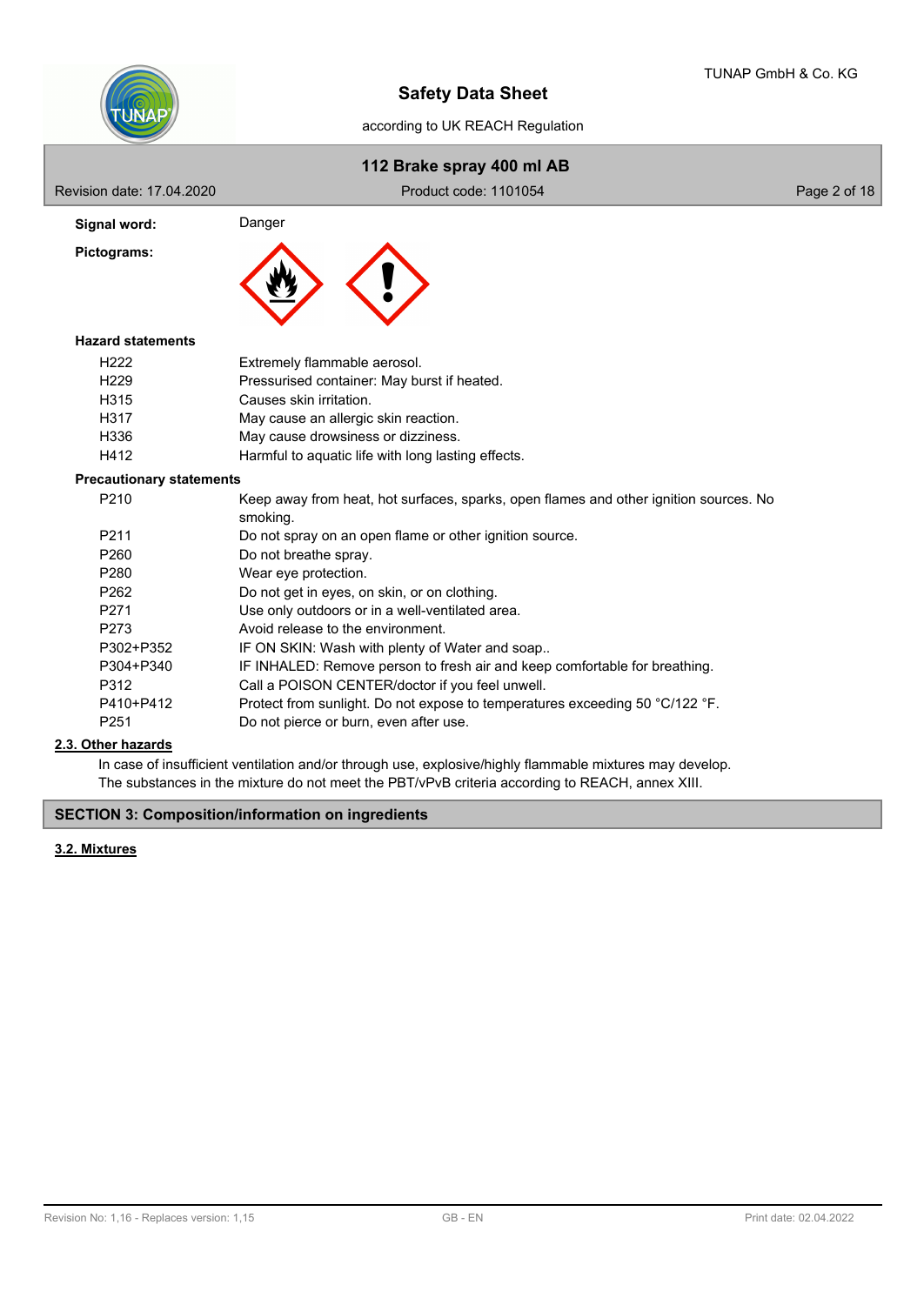

according to UK REACH Regulation

**112 Brake spray 400 ml AB**

Revision date: 17.04.2020 **Product code: 1101054** Product code: 1101054

#### **Hazardous components**

| CAS No           | Chemical name                                                                                              |             |  |  |  |  |  |
|------------------|------------------------------------------------------------------------------------------------------------|-------------|--|--|--|--|--|
|                  | EC No<br>Index No<br><b>REACH No</b>                                                                       |             |  |  |  |  |  |
|                  | Classification (GB CLP Regulation)                                                                         |             |  |  |  |  |  |
| 75-28-5          | isobutane                                                                                                  | $25 - 50%$  |  |  |  |  |  |
|                  | 601-004-00-0<br>200-857-2<br>01-2119485395-27                                                              |             |  |  |  |  |  |
|                  | Flam. Gas 1, Liquefied gas; H220 H280                                                                      |             |  |  |  |  |  |
| 92128-66-0       | Hydrocarbons, C6-C7, n-alkanes, isoalkanes, cyclics, < 5% n-hexane                                         | $0 - 57 \%$ |  |  |  |  |  |
|                  | 921-024-6<br>01-2119475514-35                                                                              |             |  |  |  |  |  |
|                  | Flam. Liq. 2, Skin Irrit. 2, STOT SE 3, Asp. Tox. 1, Aquatic Chronic 2; H225 H315 H336 H304<br>H411        |             |  |  |  |  |  |
| 74-98-6          | propane                                                                                                    | $5 - 10 \%$ |  |  |  |  |  |
|                  | 601-003-00-5<br>200-827-9<br>01-2119486944-21                                                              |             |  |  |  |  |  |
|                  | Flam. Gas 1, Liquefied gas; H220 H280                                                                      |             |  |  |  |  |  |
| 64742-49-0       | Hydrocarbons, C7, n-alkanes, isoalkanes, cyclics                                                           | $0 - 57 \%$ |  |  |  |  |  |
|                  | 927-510-4<br>01-2119475515-33                                                                              |             |  |  |  |  |  |
|                  | Flam. Liq. 2, Skin Irrit. 2, STOT SE 3, Asp. Tox. 1, Aquatic Chronic 2; H225 H315 H336 H304<br>H411        |             |  |  |  |  |  |
| 106-97-8         | butane                                                                                                     | $1 - 3\%$   |  |  |  |  |  |
|                  | 203-448-7<br>601-004-00-0<br>01-2119474691-32                                                              |             |  |  |  |  |  |
|                  | Flam. Gas 1, Liquefied gas; H220 H280                                                                      |             |  |  |  |  |  |
| 5989-27-5        | (R)-p-mentha-1,8-diene                                                                                     | $0.1 - 1\%$ |  |  |  |  |  |
|                  | 227-813-5<br>01-2119529223-47                                                                              |             |  |  |  |  |  |
|                  | Flam. Liq. 3, Skin Irrit. 2, Skin Sens. 1, Aquatic Acute 1, Aquatic Chronic 1; H226 H315 H317<br>H400 H410 |             |  |  |  |  |  |
| 68584-23-6       | Benzenesulfonic acid, C10-16-alkyl derivs., calcium salts                                                  | $0.1 - 1\%$ |  |  |  |  |  |
|                  | 01-2119492627-25<br>271-529-4                                                                              |             |  |  |  |  |  |
|                  | Eye Irrit. 2; H319                                                                                         |             |  |  |  |  |  |
| 70024-69-0       | Benzenesulfonic acid, mono-C16-24-alkyl derivs., calcium salts                                             | $0.1 - 1\%$ |  |  |  |  |  |
|                  | 274-263-7<br>01-2119492616-28                                                                              |             |  |  |  |  |  |
|                  | Skin Sens. 1B; H317                                                                                        |             |  |  |  |  |  |
| 1471316-72-<br>9 | Benzenesulfonic acids, di-C10-14-alkyl derivatives, calcium salts                                          | $0.1 - 1\%$ |  |  |  |  |  |
|                  | 939-603-7<br>01-2119978241-36                                                                              |             |  |  |  |  |  |
|                  | Skin Sens. 1B; H317                                                                                        |             |  |  |  |  |  |

Full text of H and EUH statements: see section 16.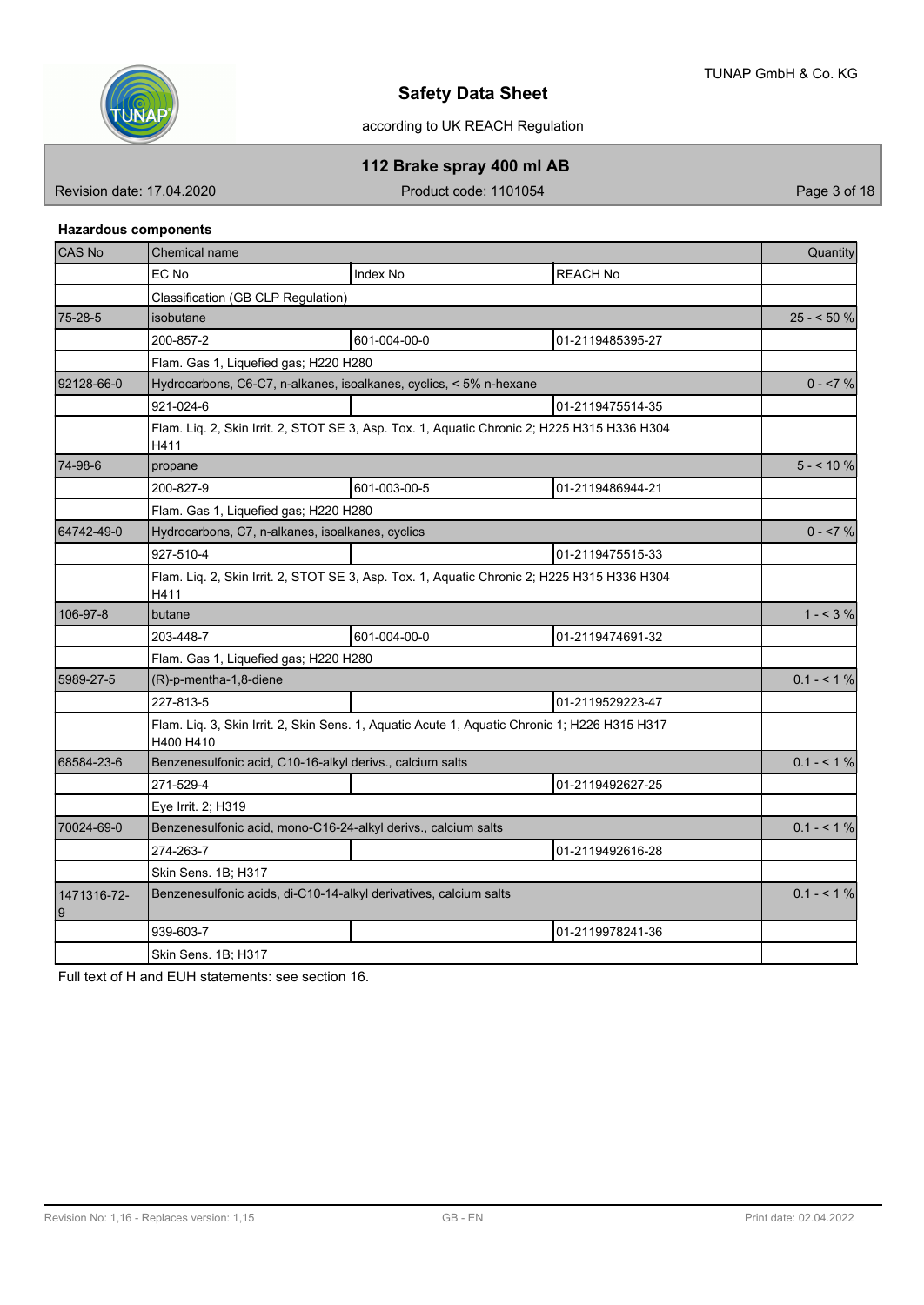

# **112 Brake spray 400 ml AB**

Revision date: 17.04.2020 **Product code: 1101054** Page 4 of 18

#### **Specific Conc. Limits, M-factors and ATE**

| <b>CAS No</b>     | <b>EC No</b><br><b>Chemical name</b>                                                                                                        |                                                                                                   |             |  |  |  |  |  |
|-------------------|---------------------------------------------------------------------------------------------------------------------------------------------|---------------------------------------------------------------------------------------------------|-------------|--|--|--|--|--|
|                   | Specific Conc. Limits, M-factors and ATE                                                                                                    |                                                                                                   |             |  |  |  |  |  |
| 92128-66-0        | 921-024-6                                                                                                                                   | Hydrocarbons, C6-C7, n-alkanes, isoalkanes, cyclics, < 5% n-hexane                                | $0 - 57%$   |  |  |  |  |  |
|                   | 5000 mg/kg                                                                                                                                  | inhalation: LC50 = > 25,2 mg/l (vapours); dermal: LD50 = > 2800 - 3100 mg/kg; oral: LD50 = >      |             |  |  |  |  |  |
| 64742-49-0        | 927-510-4                                                                                                                                   | Hydrocarbons, C7, n-alkanes, isoalkanes, cyclics                                                  | $0 - 7%$    |  |  |  |  |  |
|                   | 5500 mg/kg                                                                                                                                  | inhalation: LC50 = > 23,3 mg/l (vapours); dermal: LD50 = > 2800 - 3100 mg/kg; oral: LD50 =        |             |  |  |  |  |  |
| 106-97-8          | butane                                                                                                                                      | $1 - 3%$                                                                                          |             |  |  |  |  |  |
|                   |                                                                                                                                             | inhalation: LC50 = 658 ppm (gases)                                                                |             |  |  |  |  |  |
| 5989-27-5         | 227-813-5                                                                                                                                   | $(R)$ -p-mentha-1,8-diene                                                                         |             |  |  |  |  |  |
|                   |                                                                                                                                             | dermal: LD50 = $>$ 2000 mg/kg; oral: LD50 = $>$ 2000 mg/kg                                        |             |  |  |  |  |  |
| 68584-23-6        | 271-529-4                                                                                                                                   | Benzenesulfonic acid, C10-16-alkyl derivs., calcium salts                                         | $0.1 - 51%$ |  |  |  |  |  |
|                   | mg/kg                                                                                                                                       | inhalation: LC50 = $>5$ mg/l (dusts or mists); dermal: LD50 = $>5000$ mg/kg; oral: LD50 = $>5000$ |             |  |  |  |  |  |
| 70024-69-0        | 274-263-7                                                                                                                                   | Benzenesulfonic acid, mono-C16-24-alkyl derivs., calcium salts                                    | $0.1 - 51%$ |  |  |  |  |  |
|                   | inhalation: LC50 = >5 mg/l (dusts or mists); dermal: LD50 = > 4000 mg/kg; oral: LD50 = ><br>16000 mg/kg<br>Skin Sens. 1B; H317: >= 10 - 100 |                                                                                                   |             |  |  |  |  |  |
| 1471316-72-<br>19 | 939-603-7                                                                                                                                   | Benzenesulfonic acids, di-C10-14-alkyl derivatives, calcium salts                                 | $0.1 - 51%$ |  |  |  |  |  |
|                   | $>= 10 - 100$                                                                                                                               | dermal: LD50 = > 2000 mg/kg; oral: LD50 = > 10000 - < 20000 mg/kg Skin Sens. 1B; H317:            |             |  |  |  |  |  |

#### **SECTION 4: First aid measures**

#### **4.1. Description of first aid measures**

#### **General information**

First aider: Pay attention to self-protection! Remove persons to safety. Never give anything by mouth to an unconscious person or a person with cramps.

#### **After inhalation**

Remove person to fresh air and keep comfortable for breathing. In all cases of doubt, or when symptoms persist, seek medical advice.

#### **After contact with skin**

Wash with plenty of water and soap. Take off immediately all contaminated clothing and wash it before reuse. In all cases of doubt, or when symptoms persist, seek medical advice.

#### **After contact with eyes**

Rinse cautiously with water for several minutes. Remove contact lenses, if present and easy to do. Continue rinsing. In case of troubles or persistent symptoms, consult an ophthalmologist.

#### **After ingestion**

Do NOT induce vomiting. Observe risk of aspiration if vomiting occurs. Call a physician in any case!

#### **4.2. Most important symptoms and effects, both acute and delayed**

Headache, nausea, dizziness, fatigue, skin irritation

#### **4.3. Indication of any immediate medical attention and special treatment needed**

Treat symptomatically.

#### **SECTION 5: Firefighting measures**

#### **5.1. Extinguishing media**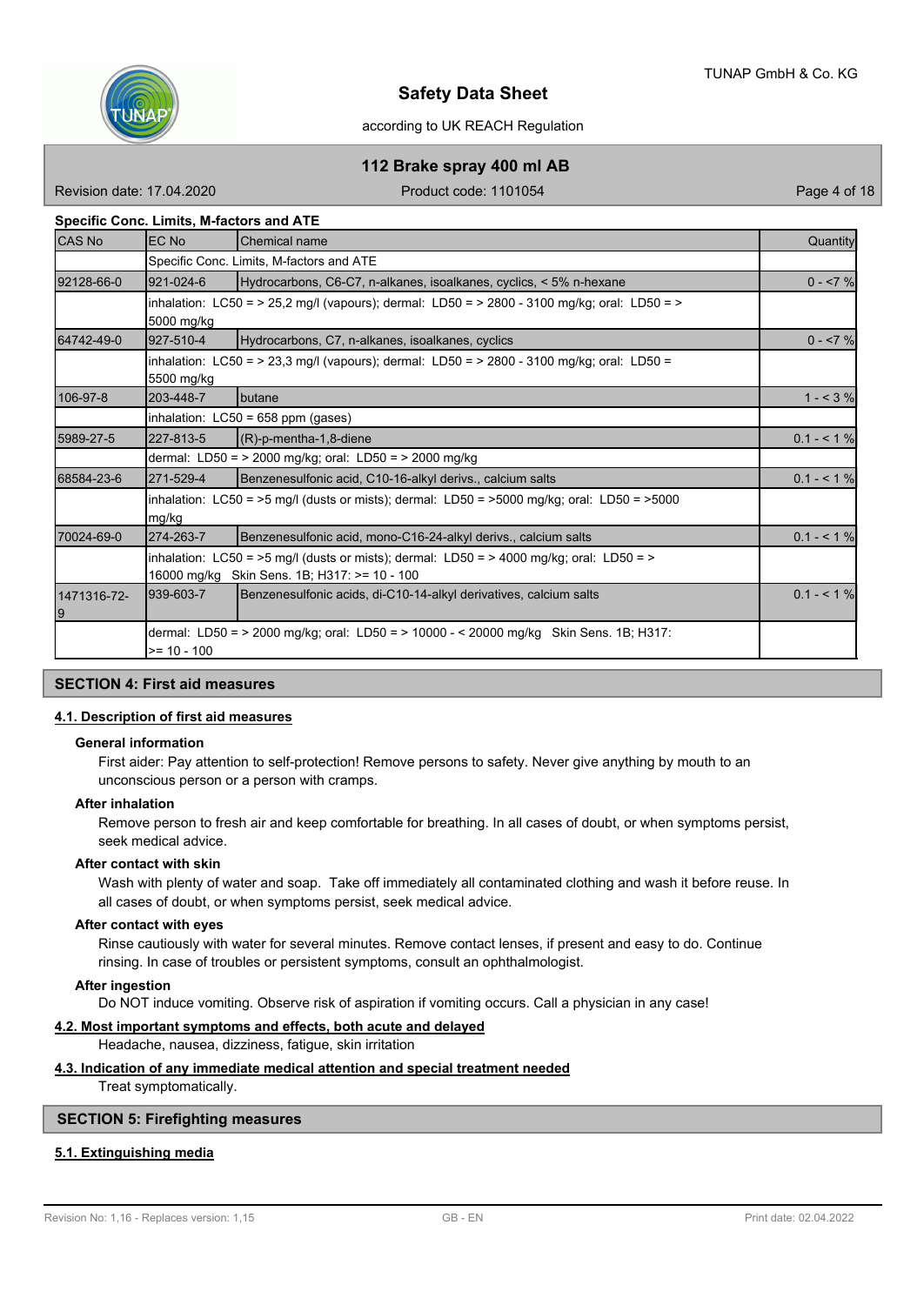

#### **112 Brake spray 400 ml AB**

Revision date: 17.04.2020 **Product code: 1101054** Page 5 of 18

#### **Suitable extinguishing media**

Water fog. Foam. Carbon dioxide (CO2). Extinguishing powder.

**Unsuitable extinguishing media**

#### Full water jet

#### **5.2. Special hazards arising from the substance or mixture**

Incomplete combustion and thermolysis gases of different toxicity can occur. In the case of hydrocarbonaceous products such as CO, CO2, aldehydes and soot. These can be very dangerous if they are inhaled in high concentrations or in enclosed spaces.

#### **5.3. Advice for firefighters**

In case of fire and/or explosion do not breathe fumes. Move undamaged containers from immediate hazard area if it can be done safely. In case of fire: Wear self-contained breathing apparatus.

#### **Additional information**

Danger of bursting container.

#### **SECTION 6: Accidental release measures**

#### **6.1. Personal precautions, protective equipment and emergency procedures**

#### **General advice**

Wear breathing apparatus if exposed to vapours/dusts/aerosols. Remove all sources of ignition. Keep away from heat, hot surfaces, sparks, open flames and other ignition sources. No smoking. Wear personal protection equipment.

#### **6.2. Environmental precautions**

Do not allow to enter into surface water or drains. Prevent spread over a wide area (e.g. by containment or oil barriers). Ensure all waste water is collected and treated via a waste water treatment plant.

#### **6.3. Methods and material for containment and cleaning up**

#### **Other information**

Absorb with liquid-binding material (sand, diatomaceous earth, acid- or universal binding agents). Clean contaminated articles and floor according to the environmental legislation.

#### **6.4. Reference to other sections**

Safe handling: see section 7 Personal protection equipment: see section 8 Disposal: see section 13

#### **SECTION 7: Handling and storage**

#### **7.1. Precautions for safe handling**

#### **Advice on safe handling**

Observe instructions for use.

Dust must be exhausted directly at the point of origin. Vapours/aerosols must be exhausted directly at the point of origin. If local exhaust ventilation is not possible or not sufficient, the entire working area should be ventilated by technical means.

When using do not eat, drink, smoke, sniff.

Wear personal protection equipment (refer to section 8).

In case of insufficient ventilation and/or through use, explosive/highly flammable mixtures may develop.

#### **Advice on protection against fire and explosion**

Keep away from sources of ignition - No smoking. Heating causes rise in pressure with risk of bursting.

#### **Advice on general occupational hygiene**

Avoid exposure. Wear suitable protective clothing. Draw up and observe skin protection programme.

#### **Further information on handling**

Avoid contact with skin and eyes.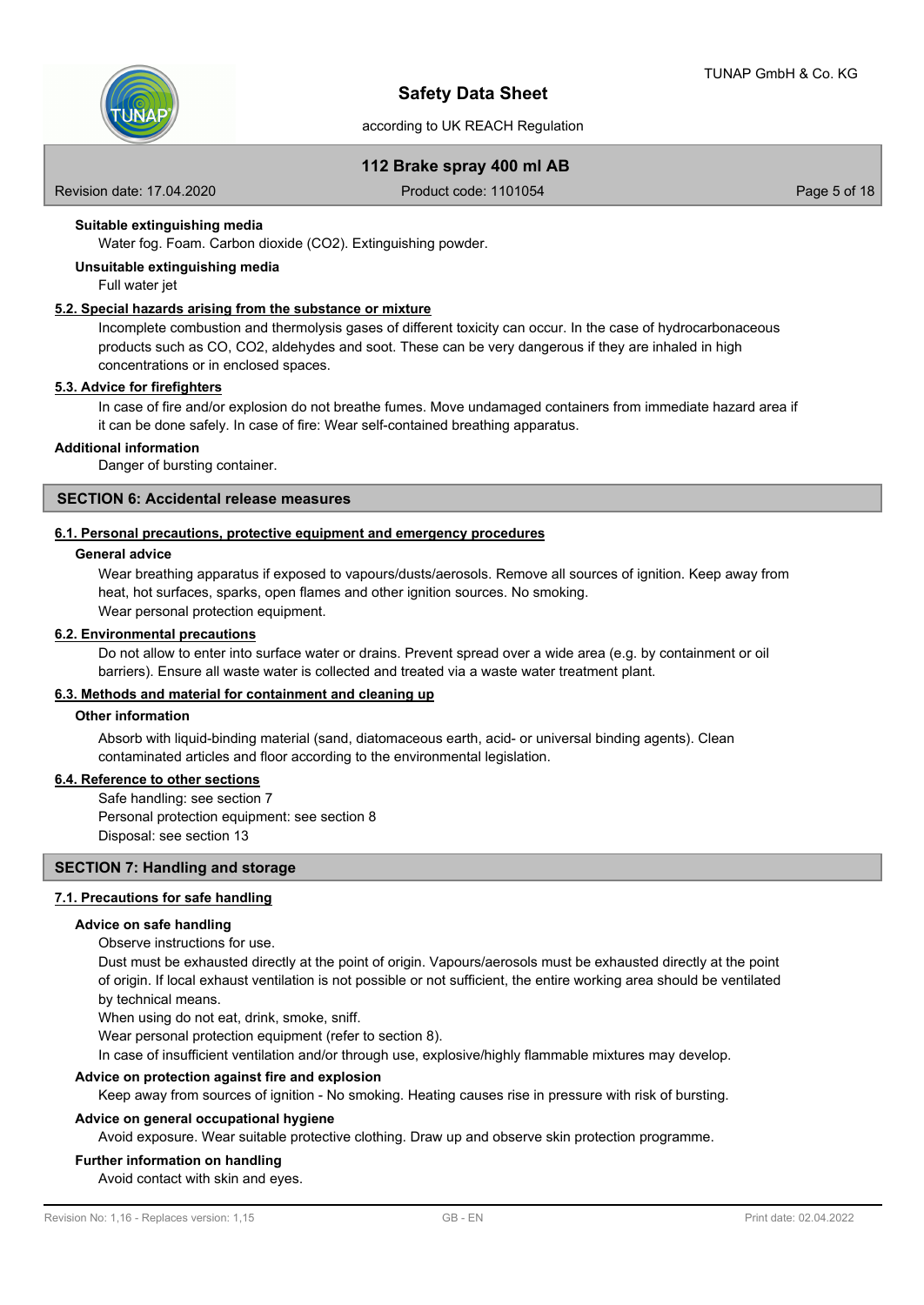

#### **112 Brake spray 400 ml AB**

Revision date: 17.04.2020 **Product code: 1101054** Page 6 of 18

#### **7.2. Conditions for safe storage, including any incompatibilities**

#### **Requirements for storage rooms and vessels**

Keep container tightly closed. Observe legal regulations and provisions.

#### **Hints on joint storage**

Do not store together with: Oxidizing agents. Pyrophoric or self-heating substances. Food and feedingstuffs.

#### **Further information on storage conditions**

Protect from frost. Protect from direct sunlight. Store in a cool dry place. Observe legal regulations and provisions.

#### **7.3. Specific end use(s)**

No information available.

#### **SECTION 8: Exposure controls/personal protection**

#### **8.1. Control parameters**

#### **Exposure limits (EH40)**

| l CAS No   | <b>I</b> Substance           | ppm  | mq/m <sup>3</sup> | fibres/ml | Category      | Origin     |
|------------|------------------------------|------|-------------------|-----------|---------------|------------|
| 106-97-8   | <b>I</b> Butane              | 600l | <b>1450</b>       |           | TWA (8 h)     | <b>WEL</b> |
|            |                              | 750l | 1810              |           | STEL (15 min) | <b>WEL</b> |
| 14807-96-6 | Talc respirable dust         |      |                   |           | TWA (8 h)     | <b>WEL</b> |
| 13463-67-7 | Titanium dioxide, respirable |      | 4                 |           | TWA (8 h)     | <b>WEL</b> |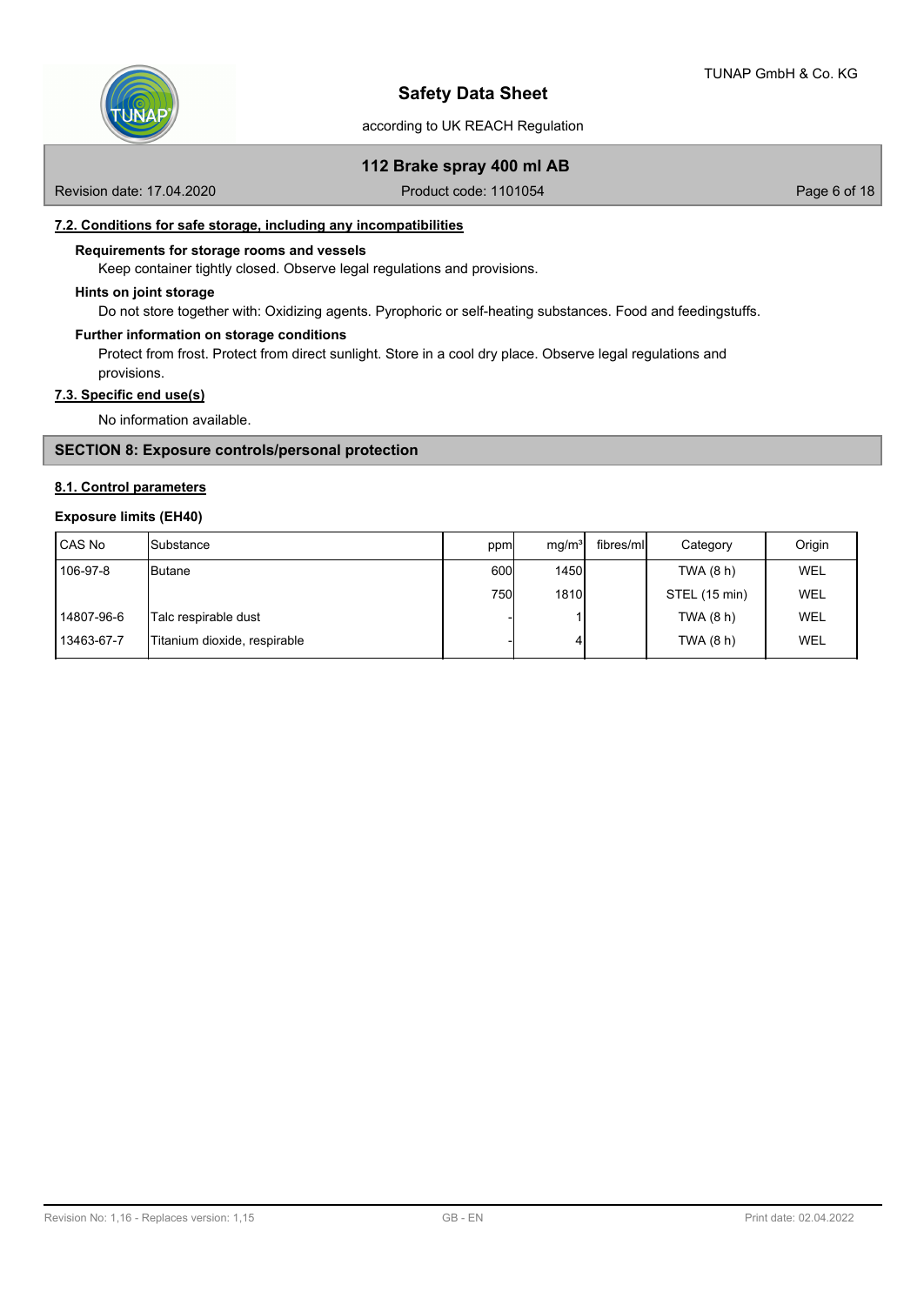

according to UK REACH Regulation

**112 Brake spray 400 ml AB**

Revision date: 17.04.2020 **Product code: 1101054** Product code: 1101054

#### **DNEL/DMEL values**

| <b>CAS No</b>            | Substance                                                          |                |          |                            |
|--------------------------|--------------------------------------------------------------------|----------------|----------|----------------------------|
| DNEL type                |                                                                    | Exposure route | Effect   | Value                      |
| 92128-66-0               | Hydrocarbons, C6-C7, n-alkanes, isoalkanes, cyclics, < 5% n-hexane |                |          |                            |
| Worker DNEL, long-term   |                                                                    | inhalation     | systemic | 2035 mg/m <sup>3</sup>     |
| Worker DNEL, long-term   |                                                                    | dermal         | systemic | 773 mg/kg bw/day           |
| Consumer DNEL, long-term |                                                                    | inhalation     | systemic | 608 mg/m <sup>3</sup>      |
| Consumer DNEL, long-term |                                                                    | dermal         | systemic | 699 mg/kg bw/day           |
| Consumer DNEL, long-term |                                                                    | loral          | systemic | 699 mg/kg bw/day           |
| 64742-49-0               | Hydrocarbons, C7, n-alkanes, isoalkanes, cyclics                   |                |          |                            |
| Worker DNEL, long-term   |                                                                    | inhalation     | systemic | 2085 mg/ $m3$              |
| Worker DNEL, long-term   |                                                                    | dermal         | systemic | 300 mg/kg bw/day           |
| Consumer DNEL, long-term |                                                                    | inhalation     | systemic | 447 mg/m <sup>3</sup>      |
| Consumer DNEL, long-term |                                                                    | dermal         | systemic | 149 mg/kg bw/day           |
| Consumer DNEL, long-term |                                                                    | loral          | systemic | 149 mg/kg bw/day           |
| 70024-69-0               | Benzenesulfonic acid, mono-C16-24-alkyl derivs., calcium salts     |                |          |                            |
| Worker DNEL, long-term   |                                                                    | inhalation     | systemic | 11,75 mg/m <sup>3</sup>    |
| Worker DNEL, long-term   |                                                                    | dermal         | systemic | 3,33 mg/kg<br>bw/day       |
| Worker DNEL, long-term   |                                                                    | dermal         | local    | $1,03$ mg/cm <sup>2</sup>  |
| Consumer DNEL, long-term |                                                                    | inhalation     | systemic | $2,9$ mg/m <sup>3</sup>    |
| Consumer DNEL, long-term |                                                                    | dermal         | systemic | 1,667 mg/kg<br>bw/day      |
| Consumer DNEL, long-term |                                                                    | dermal         | local    | $0,513$ mg/cm <sup>2</sup> |
| Consumer DNEL, long-term |                                                                    | oral           | systemic | 0,833 mg/kg<br>bw/day      |
| 1471316-72-<br>9         | Benzenesulfonic acids, di-C10-14-alkyl derivatives, calcium salts  |                |          |                            |
| Worker DNEL, long-term   |                                                                    | inhalation     | systemic | 35,26 mg/m <sup>3</sup>    |
| Worker DNEL, long-term   |                                                                    | dermal         | systemic | 25 mg/kg bw/day            |
| Worker DNEL, acute       |                                                                    | dermal         | local    | $1,04$ mg/cm <sup>2</sup>  |
| Consumer DNEL, long-term |                                                                    | inhalation     | systemic | 8,7 mg/m <sup>3</sup>      |
| Consumer DNEL, long-term |                                                                    | dermal         | systemic | 12,5 mg/kg<br>bw/day       |
| Consumer DNEL, acute     |                                                                    | dermal         | local    | $0,518$ mg/cm <sup>2</sup> |
| Consumer DNEL, long-term |                                                                    | oral           | systemic | 2,5 mg/kg bw/day           |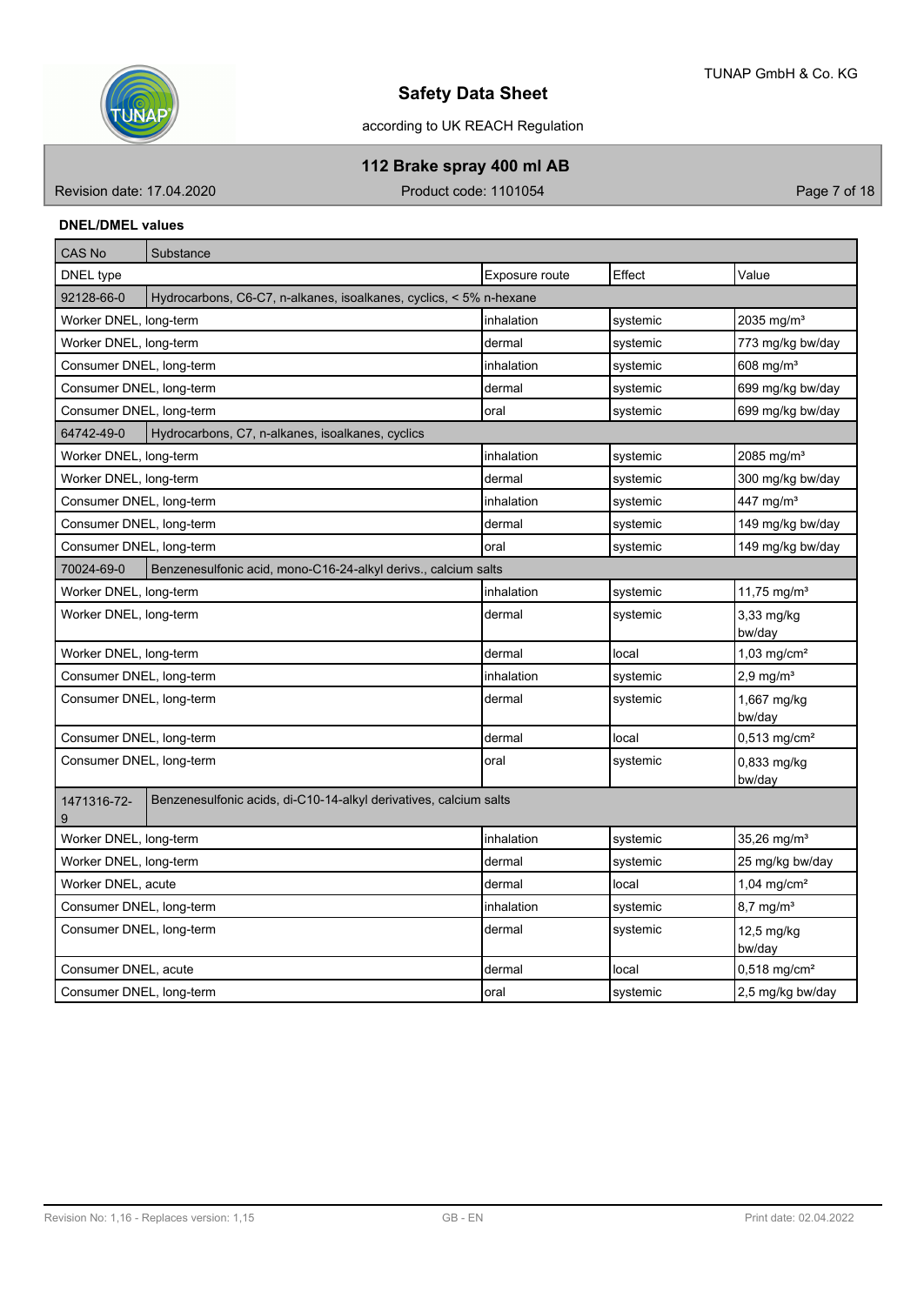

according to UK REACH Regulation

**112 Brake spray 400 ml AB**

Revision date: 17.04.2020 **Product code: 1101054** Page 8 of 18

#### **PNEC values**

| CAS No                                                                       | Substance                                                         |                 |  |  |  |  |
|------------------------------------------------------------------------------|-------------------------------------------------------------------|-----------------|--|--|--|--|
| Value<br>Environmental compartment                                           |                                                                   |                 |  |  |  |  |
| 70024-69-0<br>Benzenesulfonic acid, mono-C16-24-alkyl derivs., calcium salts |                                                                   |                 |  |  |  |  |
| Freshwater                                                                   |                                                                   | $1$ mg/l        |  |  |  |  |
|                                                                              | Freshwater (intermittent releases)                                | $10$ mg/l       |  |  |  |  |
| Marine water                                                                 |                                                                   | 1 mg/l          |  |  |  |  |
| Freshwater sediment                                                          |                                                                   | 226000000 mg/kg |  |  |  |  |
| Marine sediment                                                              |                                                                   | 226000000 mg/kg |  |  |  |  |
| Secondary poisoning                                                          | 16,667 mg/kg                                                      |                 |  |  |  |  |
| 1000 mg/l<br>Micro-organisms in sewage treatment plants (STP)                |                                                                   |                 |  |  |  |  |
| Soil<br>271000000 mg/kg                                                      |                                                                   |                 |  |  |  |  |
| 1471316-72-<br>9                                                             | Benzenesulfonic acids, di-C10-14-alkyl derivatives, calcium salts |                 |  |  |  |  |
| Freshwater                                                                   |                                                                   | $0,1$ mg/l      |  |  |  |  |
|                                                                              | Freshwater (intermittent releases)                                | $1$ mg/l        |  |  |  |  |
| Marine water                                                                 |                                                                   | $0,1$ mg/l      |  |  |  |  |
| 45211 mg/kg<br>Freshwater sediment                                           |                                                                   |                 |  |  |  |  |
| 45211 mg/kg<br>Marine sediment                                               |                                                                   |                 |  |  |  |  |
|                                                                              | Micro-organisms in sewage treatment plants (STP)                  | 1000 mg/l       |  |  |  |  |
| Soil                                                                         |                                                                   | 36739,74 mg/kg  |  |  |  |  |

#### **Additional advice on limit values**

a no restriction b End of exposure or end of shift c at long-term exposure: d before next shift

 blood (B) Urine (U)

#### **8.2. Exposure controls**

#### **Appropriate engineering controls**

If handled uncovered, arrangements with local exhaust ventilation have to be used.

#### **Individual protection measures, such as personal protective equipment**

#### **Eye/face protection**

Suitable eye protection: Tightly sealed safety glasses.

# EN 166

## **Hand protection**

Protect skin by using skin protective cream. When handling with chemical substances, protective gloves must be worn with the CE-label including the four control digits. The quality of the protective gloves resistant to chemicals must be chosen as a function of the specific working place concentration and quantity of hazardous substances. Suitable material: NBR (Nitrile rubber) Breakthrough time: 480min

Thickness of the glove material 0,45 mm EN ISO 374

#### **Skin protection**

Wear suitable protective clothing. Take off immediately all contaminated clothing and wash it before reuse.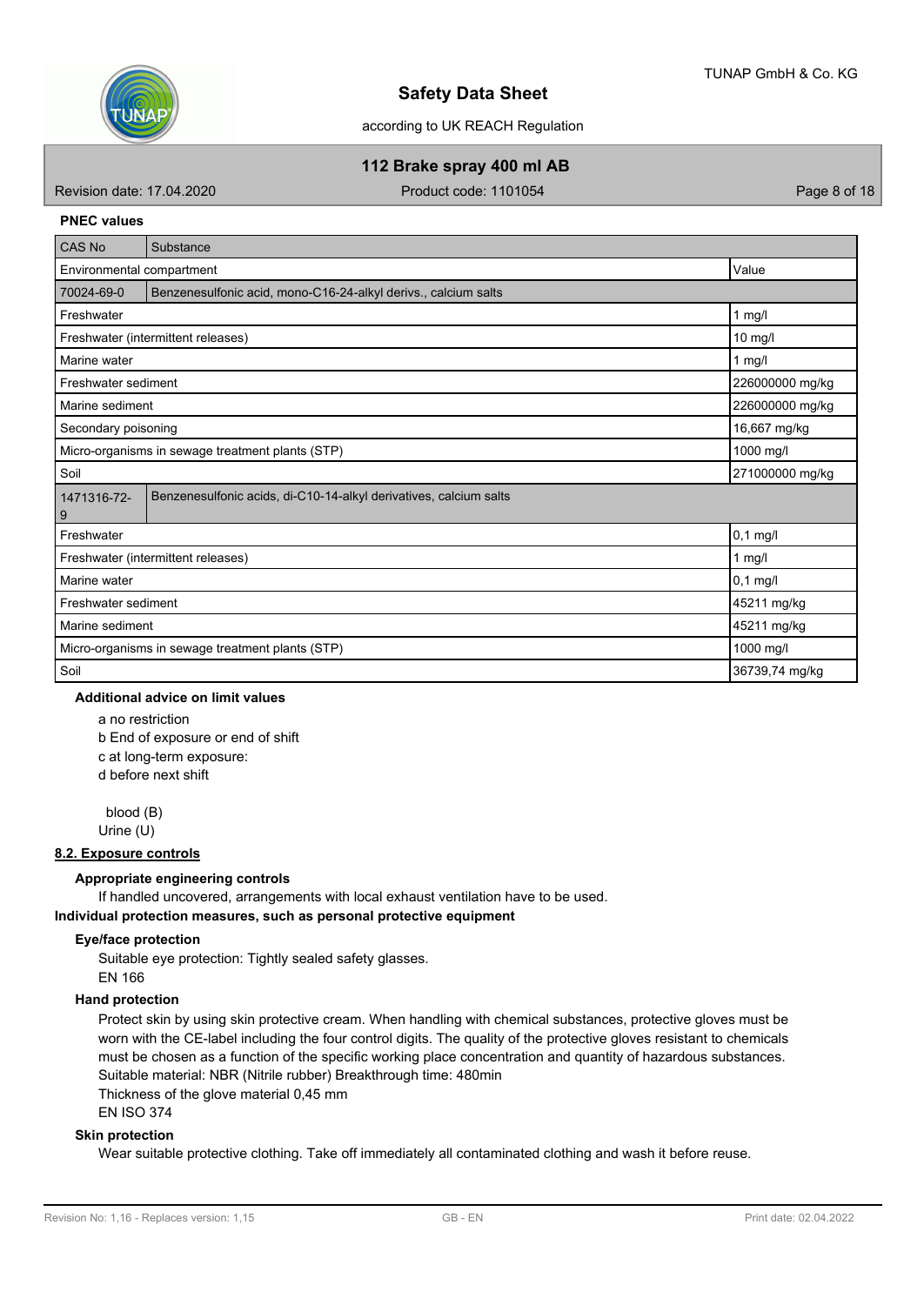**Test method**

# NÑ

# **Safety Data Sheet**

#### according to UK REACH Regulation

# **112 Brake spray 400 ml AB**

Revision date: 17.04.2020 **Product code: 1101054** Page 9 of 18

**Respiratory protection**

Wear breathing apparatus if exposed to vapours/dusts/aerosols. When exceeding the relevant workplace exposure limits, note the following: Suitable respiratory protective equipment: Combination filter device (DIN EN 141).. Filtering device with filter or ventilator filtering device of type: AX Observe the wear time limits as specified by the manufacturer. Observe legal regulations and provisions.

#### **Environmental exposure controls**

Observe legal regulations and provisions.

#### **SECTION 9: Physical and chemical properties**

#### **9.1. Information on basic physical and chemical properties**

| Physical state: | Aerosol        |
|-----------------|----------------|
| Colour:         | grey           |
| Odour:          | characteristic |

| Changes in the physical state                                |                                         |  |
|--------------------------------------------------------------|-----------------------------------------|--|
| Melting point/freezing point:                                | not determined                          |  |
| Boiling point or initial boiling point and<br>boiling range: | -40 $^{\circ}$ C                        |  |
| Flash point:                                                 | $-80 °C$                                |  |
| <b>Flammability</b>                                          |                                         |  |
| Solid/liquid:                                                | not applicable                          |  |
| Gas:                                                         | not applicable                          |  |
| Lower explosion limits:                                      | 1,1 vol. %                              |  |
| Upper explosion limits:                                      | 9,4 vol. %                              |  |
| <b>Self-ignition temperature</b>                             |                                         |  |
| Solid:                                                       | not applicable                          |  |
| Gas:                                                         | not applicable                          |  |
| Decomposition temperature:                                   | not determined                          |  |
| pH-Value (at 20 °C):                                         | not determined DIN 19268                |  |
| Water solubility:                                            | The study does not need to be conducted |  |
|                                                              | because the substance is known to be    |  |
|                                                              | insoluble in water.                     |  |
| Solubility in other solvents<br>not determined               |                                         |  |
| Partition coefficient n-octanol/water:                       | not determined                          |  |
| Vapour pressure:                                             | not determined                          |  |
| Density (at 20 °C):                                          | 1,0856 g/cm <sup>3</sup> DIN 51757      |  |
| Relative vapour density:                                     | not determined                          |  |
| 9.2. Other information                                       |                                         |  |
| Information with regard to physical hazard classes           |                                         |  |
| Oxidizing properties                                         |                                         |  |
| Not oxidising.                                               |                                         |  |

**Other safety characteristics**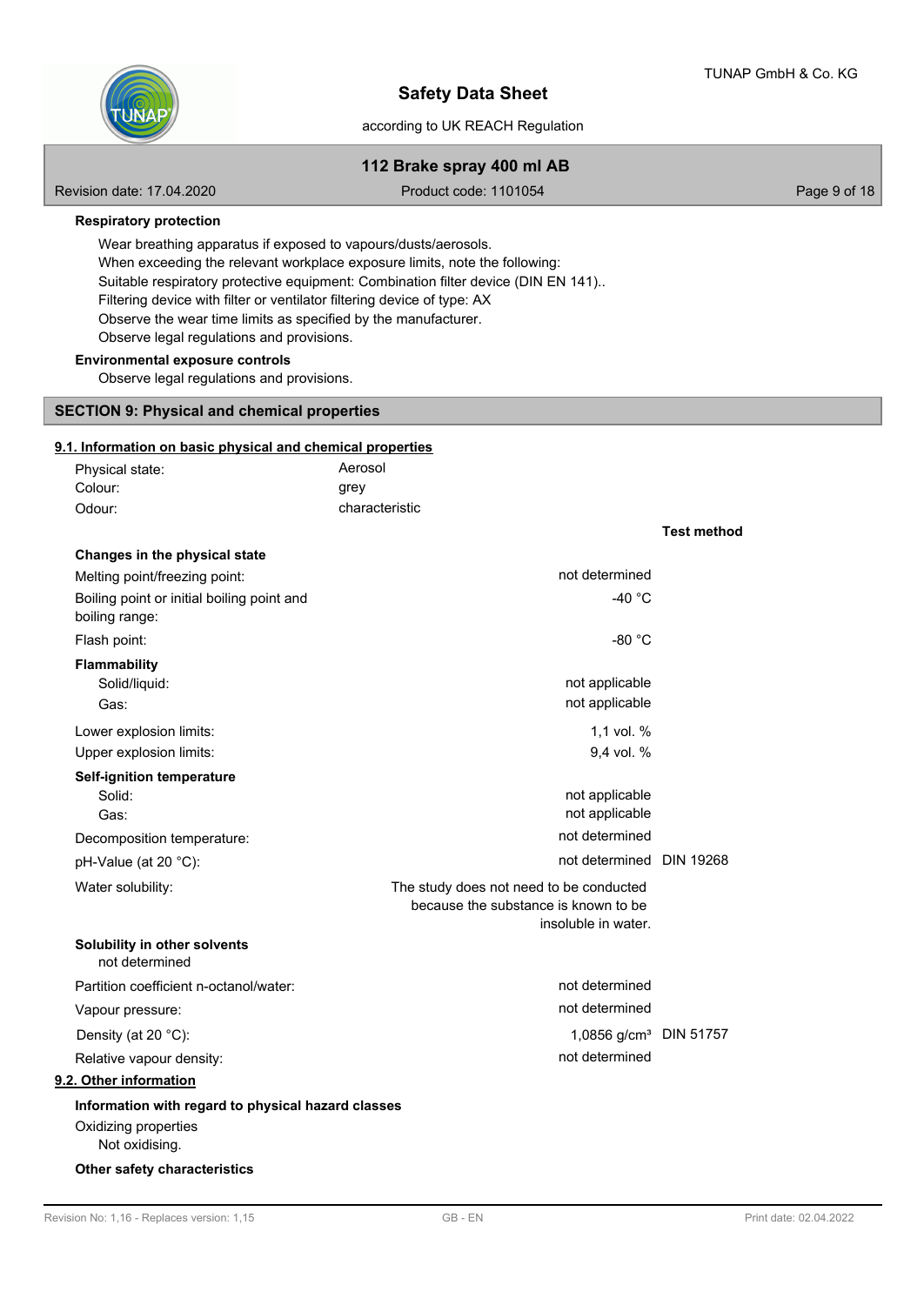

# **112 Brake spray 400 ml AB**

Revision date: 17.04.2020 **Product code: 1101054** Product code: 1101054

Solid content: not determined

Evaporation rate: not determined

#### **Further Information**

Data apply to technical substance: Relative density, Colour, Odour, Viscosity, pH.

#### **SECTION 10: Stability and reactivity**

#### **10.1. Reactivity**

Extremely flammable aerosol.

#### **10.2. Chemical stability**

The product is stable under storage at normal ambient temperatures.

#### **10.3. Possibility of hazardous reactions**

Do not expose to temperatures above 50 °C. Heating causes rise in pressure with risk of bursting.

#### **10.4. Conditions to avoid**

Keep away from sources of heat (e.g. hot surfaces), sparks and open flames. Vapours can form explosive mixtures with air. Take precautionary measures against static discharges.

#### **10.5. Incompatible materials**

Oxidizing agents. Pyrophoric or self-heating substances.

#### **10.6. Hazardous decomposition products**

Incomplete combustion and thermolysis gases of different toxicity can occur. In the case of hydrocarbonaceous products such as CO, CO2, aldehydes and soot. These can be very dangerous if they are inhaled in high concentrations or in enclosed spaces.

#### **Further information**

Do not mix with other chemicals.

#### **SECTION 11: Toxicological information**

#### **11.1. Information on hazard classes as defined in GB CLP Regulation**

#### **Toxicocinetics, metabolism and distribution**

There are no data available on the mixture itself.

#### **Acute toxicity**

Based on available data, the classification criteria are not met.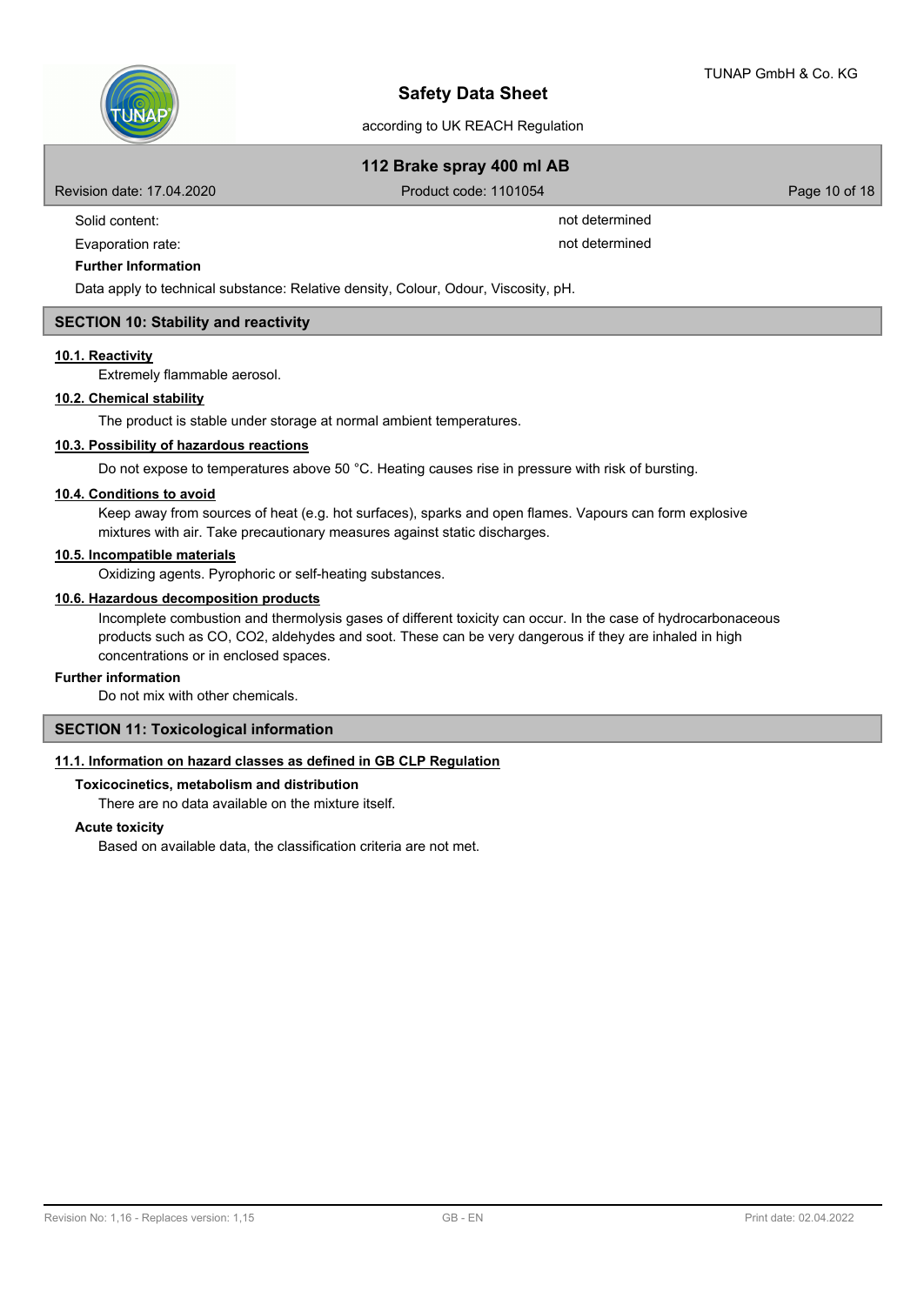

# according to UK REACH Regulation

# **112 Brake spray 400 ml AB**

Revision date: 17.04.2020 **Product code: 1101054** Product code: 1101054

| <b>CAS No</b>    | Chemical name                                                      |                       |             |           |                     |                                                |  |  |  |  |  |
|------------------|--------------------------------------------------------------------|-----------------------|-------------|-----------|---------------------|------------------------------------------------|--|--|--|--|--|
|                  | Exposure route                                                     | Dose                  |             | Species   | Source              | Method                                         |  |  |  |  |  |
| 92128-66-0       | Hydrocarbons, C6-C7, n-alkanes, isoalkanes, cyclics, < 5% n-hexane |                       |             |           |                     |                                                |  |  |  |  |  |
|                  | oral                                                               | LD50<br>mg/kg         | > 5000      | Rat       |                     |                                                |  |  |  |  |  |
|                  | dermal                                                             | LD50<br>3100 mg/kg    | $> 2800 -$  | Rat       | Study report (1977) | The acute toxicity of<br>SBP 100/140 was de    |  |  |  |  |  |
|                  | inhalation (4 h) vapour                                            | LC50<br>mg/l          | > 25,2      | Rat       | Study report (1988) | Group of rats were<br>exposed to test subst    |  |  |  |  |  |
| 64742-49-0       | Hydrocarbons, C7, n-alkanes, isoalkanes, cyclics                   |                       |             |           |                     |                                                |  |  |  |  |  |
|                  | oral                                                               | LD50<br>mg/kg         | 5500        | Rat       |                     |                                                |  |  |  |  |  |
|                  | dermal                                                             | LD50<br>3100 mg/kg    | $> 2800 -$  | Rat       | Study report (1977) | The acute toxicity of<br>SBP 100/140 was de    |  |  |  |  |  |
|                  | inhalation (4 h) vapour                                            | <b>LC50</b><br>mg/l   | > 23,3      | Rat       | Study report (1988) | OECD Guideline 403                             |  |  |  |  |  |
| 106-97-8         | butane                                                             |                       |             |           |                     |                                                |  |  |  |  |  |
|                  | inhalation (4 h) gas                                               | LC50                  | 658 ppm     | Rat       | <b>GESTIS</b>       |                                                |  |  |  |  |  |
| 5989-27-5        | (R)-p-mentha-1,8-diene                                             |                       |             |           |                     |                                                |  |  |  |  |  |
|                  | oral                                                               | LD50<br>mg/kg         | > 2000      | Rat       | Study report (2010) | OECD Guideline 423                             |  |  |  |  |  |
|                  | dermal                                                             | LD50<br>mg/kg         | > 2000      | Kaninchen | <b>IUCLID</b>       |                                                |  |  |  |  |  |
| 68584-23-6       | Benzenesulfonic acid, C10-16-alkyl derivs., calcium salts          |                       |             |           |                     |                                                |  |  |  |  |  |
|                  | oral                                                               | LD50<br>mg/kg         | >5000       | Rat       |                     |                                                |  |  |  |  |  |
|                  | dermal                                                             | LD50<br>mg/kg         | >5000       | Rat       |                     |                                                |  |  |  |  |  |
|                  | inhalation (4 h)<br>dust/mist                                      | LC50                  | $>5$ mg/l   | Rat       |                     |                                                |  |  |  |  |  |
| 70024-69-0       | Benzenesulfonic acid, mono-C16-24-alkyl derivs., calcium salts     |                       |             |           |                     |                                                |  |  |  |  |  |
|                  | oral                                                               | LD50<br>mg/kg         | >16000      | Rat       | Study report (1981) | other: Section 772<br>112-21 CFR 40            |  |  |  |  |  |
|                  | dermal                                                             | LD50<br>mg/kg         | >4000       | Rabbit    | Study report (1986) | other: 40 CFR,<br>Section 163.81-2,<br>Federal |  |  |  |  |  |
|                  | inhalation (4 h)<br>dust/mist                                      | LC50                  | $>5$ mg/l   | Rat       |                     |                                                |  |  |  |  |  |
| 1471316-72-<br>9 | Benzenesulfonic acids, di-C10-14-alkyl derivatives, calcium salts  |                       |             |           |                     |                                                |  |  |  |  |  |
|                  | oral                                                               | LD50<br>< 20000 mg/kg | $> 10000 -$ | Rat       | Study report (1972) | Adult albino male<br>Sprague-Dawley rats<br>we |  |  |  |  |  |
|                  | dermal                                                             | LD50<br>mg/kg         | > 2000      | Rat       | Study report (1989) | OECD Guideline 402                             |  |  |  |  |  |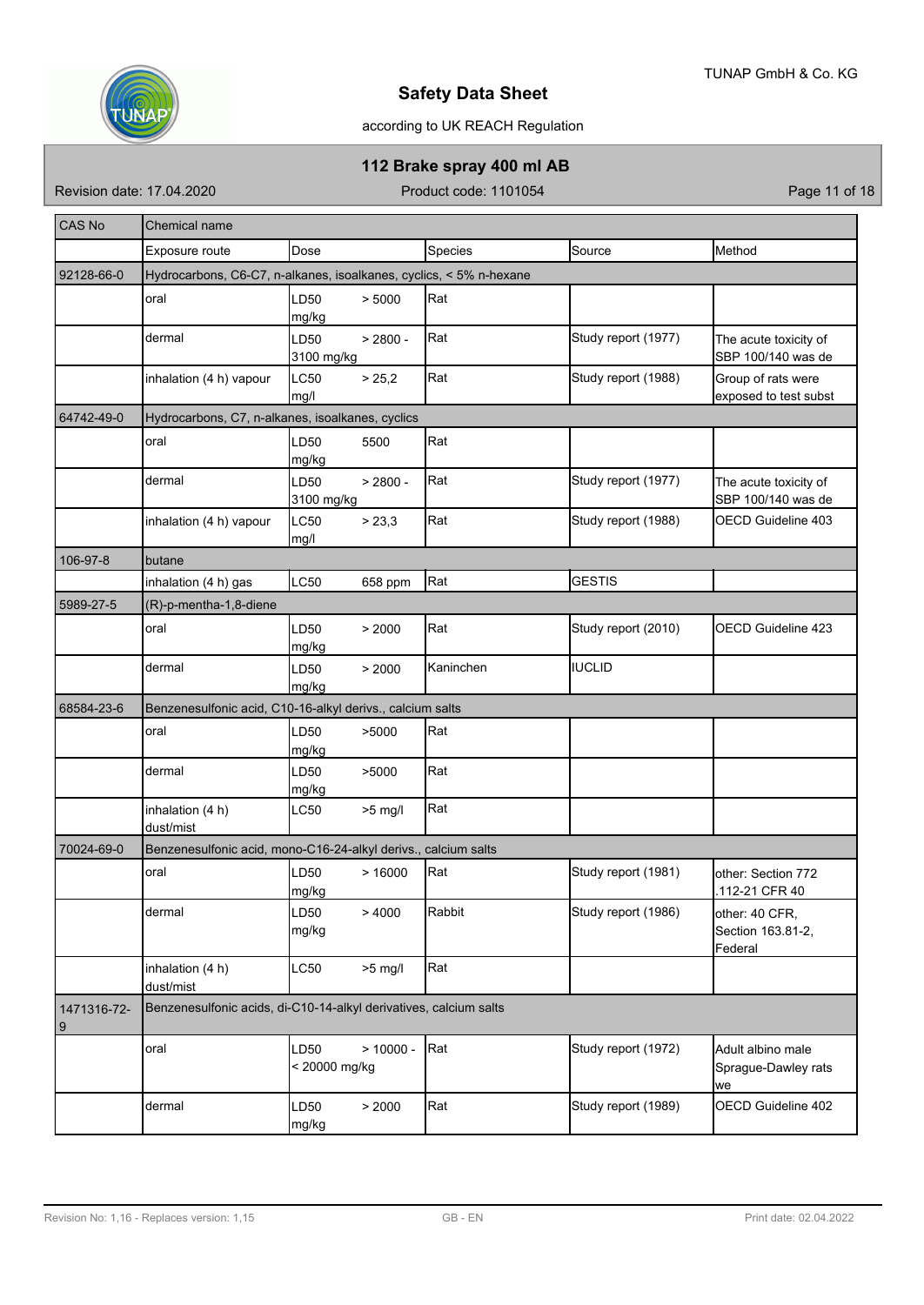

## **112 Brake spray 400 ml AB**

Revision date: 17.04.2020 **Product code: 1101054** Product code: 1101054

# **Irritation and corrosivity**

Causes skin irritation.

Serious eye damage/eye irritation: Based on available data, the classification criteria are not met.

#### **Sensitising effects**

May cause an allergic skin reaction. ((R)-p-mentha-1,8-diene; Benzenesulfonic acid, mono-C16-24-alkyl derivs., calcium salts; Benzenesulfonic acids, di-C10-14-alkyl derivatives, calcium salts)

#### **Carcinogenic/mutagenic/toxic effects for reproduction**

Based on available data, the classification criteria are not met.

No indication of human carcinogenicity.

No indications of human germ cell mutagenicity exist.

No indications of human reproductive toxicity exist.

#### **STOT-single exposure**

May cause drowsiness or dizziness.

#### **STOT-repeated exposure**

Based on available data, the classification criteria are not met.

#### **Aspiration hazard**

Based on available data, the classification criteria are not met.

#### **Specific effects in experiment on an animal**

No information available.

#### **Additional information on tests**

The mixture is classified as hazardous according to regulation (EC) No 1272/2008 [CLP].

#### **SECTION 12: Ecological information**

#### **12.1. Toxicity**

Harmful to aquatic life with long lasting effects.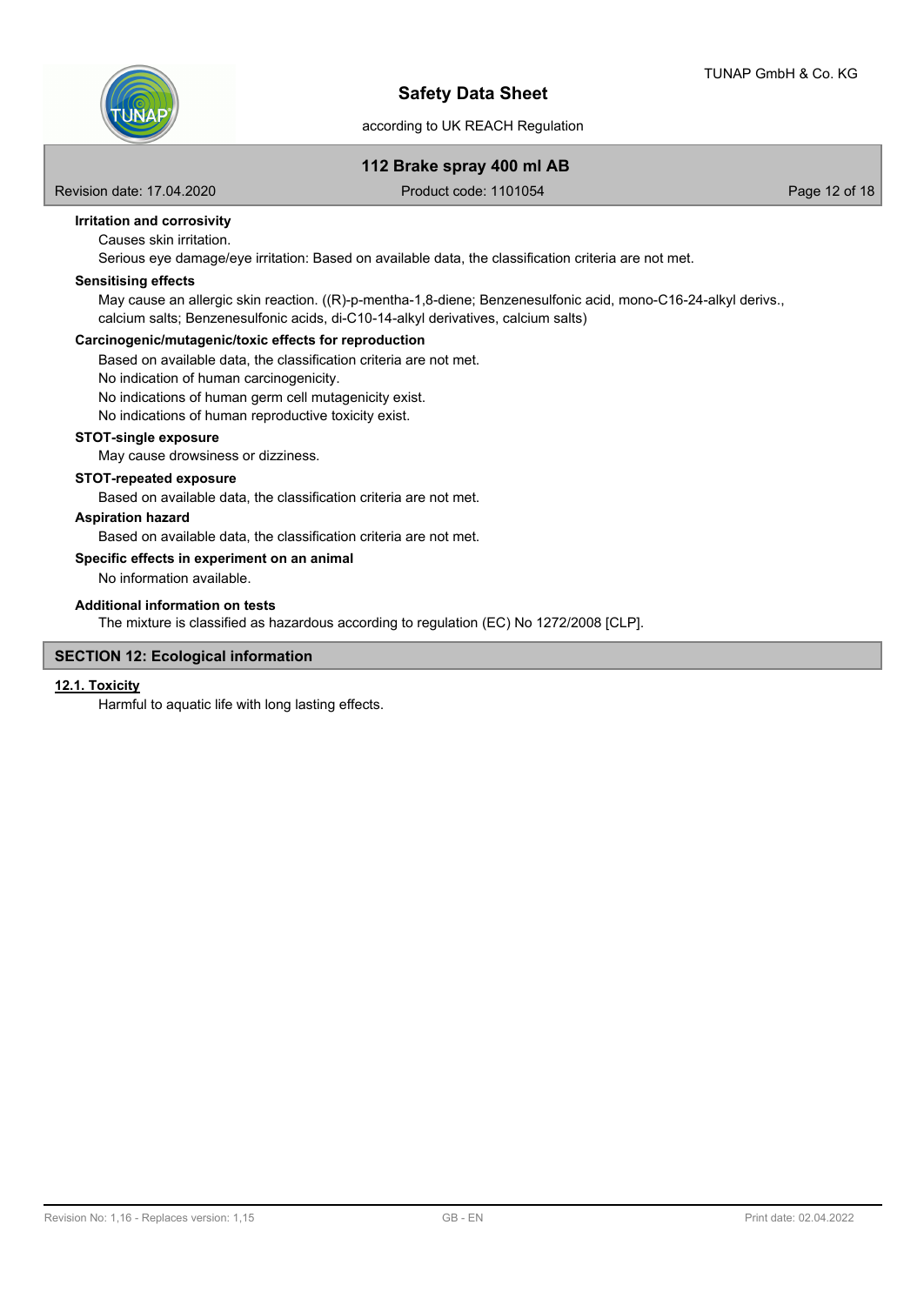

# according to UK REACH Regulation

# **112 Brake spray 400 ml AB**

Revision date: 17.04.2020 **Product code: 1101054** Product code: 1101054

| <b>CAS No</b> | Chemical name                                                      |                     |                   |  |                                         |                                                              |                                                      |  |  |
|---------------|--------------------------------------------------------------------|---------------------|-------------------|--|-----------------------------------------|--------------------------------------------------------------|------------------------------------------------------|--|--|
|               | Aquatic toxicity                                                   | Dose                |                   |  | [h]   [d] Species                       | Source                                                       | Method                                               |  |  |
| 75-28-5       | isobutane                                                          |                     |                   |  |                                         |                                                              |                                                      |  |  |
|               | Acute fish toxicity                                                | LC50<br>mg/l        | 91,42             |  | 96 h Fish, no other<br>linformation     | <b>United States</b><br>Environmental<br>Protection A        | The Ecosar class<br>program has<br>been develo       |  |  |
|               | Acute algae toxicity                                               | ErC50<br>mg/l       | 19,37             |  | 96 h Algae                              | <b>USEPA OPPT</b><br><b>Risk Assessment</b><br>Division (200 | Calculation using<br><b>ECOSAR</b><br>Program v1.00. |  |  |
|               | Acute crustacea toxicity                                           | EC50<br>mg/l        | 69,43             |  | 48 h Daphnia sp.                        | <b>USEPA OPPT</b><br><b>Risk Assessment</b><br>Division (200 | Calculation using<br><b>ECOSAR</b><br>Program v1.00. |  |  |
| 92128-66-0    | Hydrocarbons, C6-C7, n-alkanes, isoalkanes, cyclics, < 5% n-hexane |                     |                   |  |                                         |                                                              |                                                      |  |  |
|               | Acute fish toxicity                                                | LC50<br>mg/l        | $> 1-10$          |  | 96 h Pimephales<br>promelas             |                                                              |                                                      |  |  |
|               | Acute algae toxicity                                               | ErC50<br>mg/l       | $10 - 30$         |  | 72 hlPseudokirchneriella<br>subcapitata | Study report<br>(1995)                                       | <b>OECD Guideline</b><br>201                         |  |  |
|               | Acute crustacea toxicity                                           | <b>EC50</b><br>mg/l | $> 1-10$          |  | 48 h Daphnia magna                      |                                                              |                                                      |  |  |
|               | Fish toxicity                                                      | <b>NOEC</b><br>mg/l | 2,045             |  | 28 d Oncorhynchus mykiss                | CONCAWE,<br>Brussels,<br>Belgium (2010)                      | The aquatic<br>toxicity was<br>estimated by a        |  |  |
|               | Crustacea toxicity                                                 | <b>NOEC</b>         | $1$ mg/l          |  | 21 d Daphnia magna                      | <b>SIDS Initial</b><br>Assessment<br><b>Report For SIAM</b>  | <b>OECD Guideline</b><br>211                         |  |  |
| 74-98-6       | propane                                                            |                     |                   |  |                                         |                                                              |                                                      |  |  |
|               | Acute fish toxicity                                                | LC50<br>mg/l        | 49,9              |  | 96 h Fish, no other<br>linformation     | <b>United States</b><br>Environmental<br>Protection A        | The Ecosar class<br>program has<br>been develo       |  |  |
|               | Acute algae toxicity                                               | ErC50<br>mg/l       | 19,37             |  | 96 h Algae                              | <b>USEPA OPPT</b><br><b>Risk Assessment</b><br>Division (200 | Calculation using<br><b>ECOSAR</b><br>Program v1.00. |  |  |
|               | Acute crustacea toxicity                                           | <b>EC50</b><br>mg/l | 69,43             |  | 48 h Daphnia sp.                        | <b>USEPA OPPT</b><br><b>Risk Assessment</b><br>Division (200 | Calculation using<br><b>ECOSAR</b><br>Program v1.00. |  |  |
| 64742-49-0    | Hydrocarbons, C7, n-alkanes, isoalkanes, cyclics                   |                     |                   |  |                                         |                                                              |                                                      |  |  |
|               | Acute fish toxicity                                                | <b>LL50</b><br>mg/l | > 13.4            |  | 96 hOncorhynchus mykiss                 | Study report<br>(2004)                                       | <b>OECD Guideline</b><br>203                         |  |  |
|               | Acute algae toxicity                                               | ErC50               | $12 \text{ mg/l}$ |  | 72 h Pseudokirchneriella<br>subcapitata | <b>SIDS Initial</b><br>Assessment<br>Report For SIAM         | <b>OECD Guideline</b><br>201                         |  |  |
|               | Acute crustacea toxicity                                           | <b>EC50</b><br>mg/l | $>1 - 10$         |  | 48 h Daphnia magna                      |                                                              |                                                      |  |  |
|               | Fish toxicity                                                      | <b>NOEC</b><br>mg/l | 1,534             |  | 28 d Oncorhynchus mykiss                | CONCAWE,<br>Brussels,<br>Belgium (2010)                      | The aquatic<br>toxicity was<br>estimated by a        |  |  |
|               | Crustacea toxicity                                                 | <b>NOEC</b>         | $1$ mg/l          |  | 21 d Daphnia magna                      | <b>SIDS Initial</b><br>Assessment<br>Report For SIAM         | <b>OECD Guideline</b><br>211                         |  |  |
| 106-97-8      | butane                                                             |                     |                   |  |                                         |                                                              |                                                      |  |  |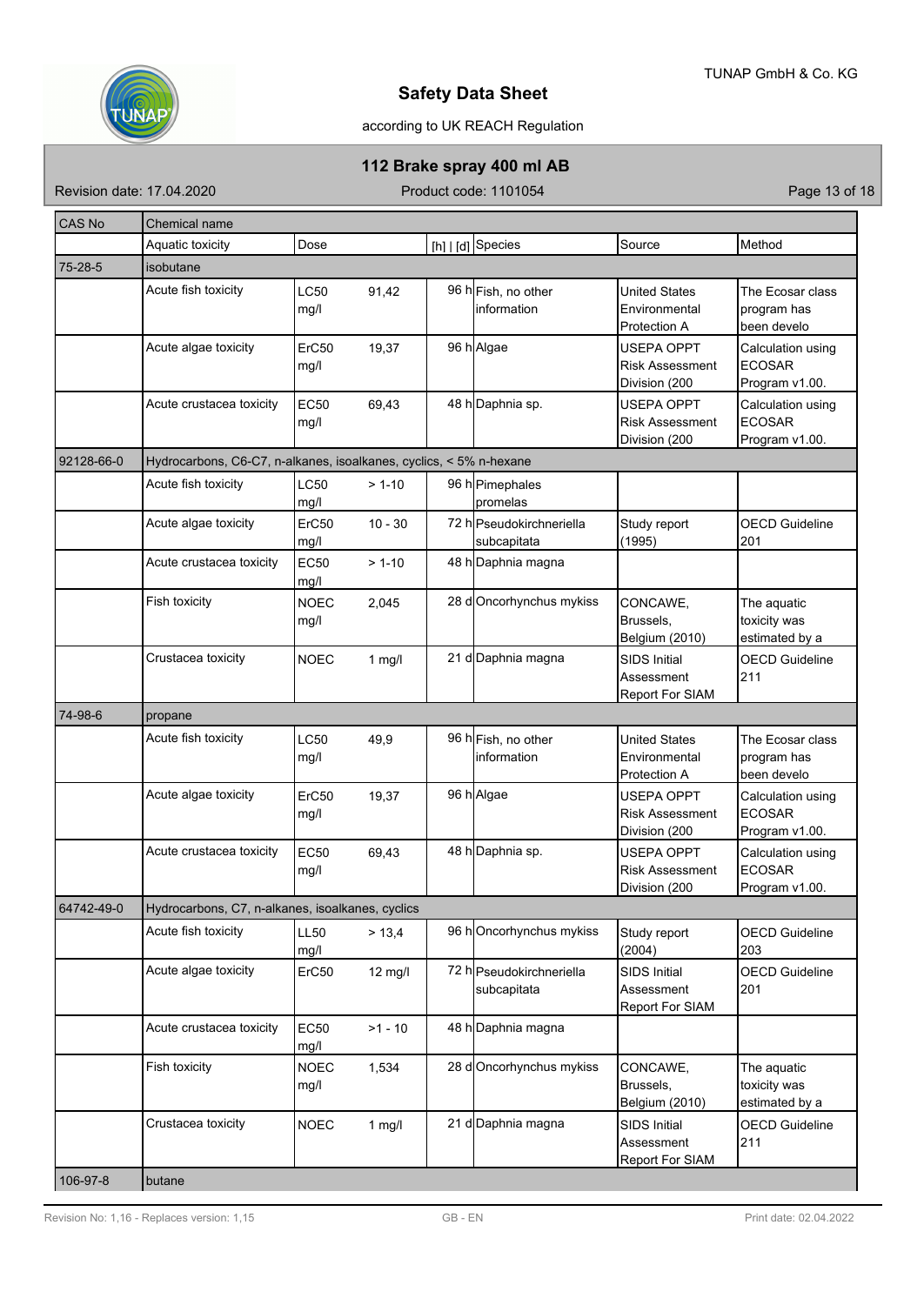

# according to UK REACH Regulation

## **112 Brake spray 400 ml AB**

Revision date: 17.04.2020 **Product code: 1101054** Product code: 1101054

|                  | Acute fish toxicity                                               | LC50        | 49,9   | 96 h Fish, no other      | <b>United States</b>   | The Ecosar class      |
|------------------|-------------------------------------------------------------------|-------------|--------|--------------------------|------------------------|-----------------------|
|                  |                                                                   | mg/l        |        | linformation             | Environmental          | program has           |
|                  |                                                                   |             |        |                          | Protection A           | been develo           |
|                  | Acute algae toxicity                                              | ErC50       | 19,37  | 96 h Algae               | <b>USEPA OPPT</b>      | Calculation using     |
|                  |                                                                   | mg/l        |        |                          | <b>Risk Assessment</b> | <b>ECOSAR</b>         |
|                  |                                                                   |             |        |                          | Division (200          | Program v1.00.        |
|                  | Acute crustacea toxicity                                          | <b>EC50</b> |        | 48 h Daphnia sp.         | <b>USEPA OPPT</b>      |                       |
|                  |                                                                   |             | 69,43  |                          |                        | Calculation using     |
|                  |                                                                   | mg/l        |        |                          | <b>Risk Assessment</b> | <b>ECOSAR</b>         |
|                  |                                                                   |             |        |                          | Division (200          | Program v1.00.        |
| 5989-27-5        | (R)-p-mentha-1,8-diene                                            |             |        |                          |                        |                       |
|                  | Acute fish toxicity                                               | LC50        | 0,72   | 96 h Pimephales          | Study report           | <b>OECD Guideline</b> |
|                  |                                                                   | mg/l        |        | promelas                 | (1990)                 | 203                   |
|                  | Acute algae toxicity                                              | ErC50       | 0,32   | 72 h Pseudokirchneriella | Study report           | <b>OECD Guideline</b> |
|                  |                                                                   | mg/l        |        | subcapitata              | (2013)                 | 201                   |
|                  |                                                                   |             |        |                          |                        |                       |
|                  | Acute crustacea toxicity                                          | EC50        | 0,307  | 48 h Daphnia magna       | Study report           | <b>OECD Guideline</b> |
|                  |                                                                   | mg/l        |        |                          | (2013)                 | 202                   |
|                  | Fish toxicity                                                     | <b>NOEC</b> | 0,37   | 8 d Pimephales           | Study report           | <b>OECD Guideline</b> |
|                  |                                                                   | mg/l        |        | promelas                 | (2015)                 | 212                   |
|                  | Crustacea toxicity                                                | <b>NOEC</b> | 0,08   | 21 d Daphnia magna       | Study report           | <b>OECD Guideline</b> |
|                  |                                                                   | mg/l        |        |                          | (2016)                 | 211                   |
|                  | Acute bacteria toxicity                                           | (EC50       | 209    | 3 hactivated sludge of a | Study report           | <b>OECD Guideline</b> |
|                  |                                                                   | mg/l)       |        | predominantly            | (2010)                 | 209                   |
|                  |                                                                   |             |        | domestic sewag           |                        |                       |
|                  |                                                                   |             |        |                          |                        |                       |
| 68584-23-6       | Benzenesulfonic acid, C10-16-alkyl derivs., calcium salts         |             |        |                          |                        |                       |
|                  | Acute fish toxicity                                               | LC50        | >10000 | 96 hOncorhynchus mykiss  |                        |                       |
|                  |                                                                   | mg/l        |        | (Rainbow trout)          |                        |                       |
|                  | Acute algae toxicity                                              | ErC50       | >1000  | 96 hScenedesmus          |                        |                       |
|                  |                                                                   | mg/l        |        | subspicatus              |                        |                       |
|                  | Acute crustacea toxicity                                          | <b>EC50</b> | >1000  | 48 h Daphnia magna       |                        |                       |
|                  |                                                                   | mq/l        |        |                          |                        |                       |
| 70024-69-0       | Benzenesulfonic acid, mono-C16-24-alkyl derivs., calcium salts    |             |        |                          |                        |                       |
|                  |                                                                   |             |        |                          |                        |                       |
|                  | Acute fish toxicity                                               | LC50        | >10000 | 96 hOncorhynchus mykiss  |                        |                       |
|                  |                                                                   | mg/l        |        | (Rainbow trout)          |                        |                       |
|                  | Acute algae toxicity                                              | ErC50       | >1000  | 72 h Pseudokirchneriella | <b>REACh</b>           | <b>EPA OTS</b>        |
|                  |                                                                   | mg/l        |        | subcapitata              | Registration           | 797.1050              |
|                  |                                                                   |             |        |                          | Dossier                |                       |
|                  | Acute crustacea toxicity                                          | <b>EC50</b> | >1000  | 48 h Daphnia magna       | <b>REACh</b>           | <b>EPA OTS</b>        |
|                  |                                                                   | mg/l        |        |                          | Registration           | 797.1300              |
|                  |                                                                   |             |        |                          | Dossier                |                       |
|                  | Acute bacteria toxicity                                           |             |        |                          |                        | <b>OECD Guideline</b> |
|                  |                                                                   | (EC50       | >10000 | 3 hactivated sludge of a | <b>REACh</b>           |                       |
|                  |                                                                   | mg/l)       |        | predominantly            | Registration           | 209                   |
|                  |                                                                   |             |        | domestic sewag           | Dossier                |                       |
| 1471316-72<br>-9 | Benzenesulfonic acids, di-C10-14-alkyl derivatives, calcium salts |             |        |                          |                        |                       |
|                  | Acute fish toxicity                                               | LC50        | > 100  | 96 hOncorhynchus mykiss  |                        |                       |
|                  |                                                                   | mg/l        |        | (Rainbow trout)          |                        |                       |
|                  | Acute algae toxicity                                              | ErC50       | >1000  | 72 h Pseudokirchneriella | Study report           | <b>EPA OTS</b>        |
|                  |                                                                   | mg/l        |        | subcapitata              | (1994)                 | 797.1050              |
|                  |                                                                   |             |        |                          |                        |                       |
|                  | Acute crustacea toxicity                                          | EC50        | >1000  | 48 h Daphnia magna       | Study report           | <b>EPA OTS</b>        |
|                  |                                                                   | mg/l        |        |                          | (1993)                 | 797.1300              |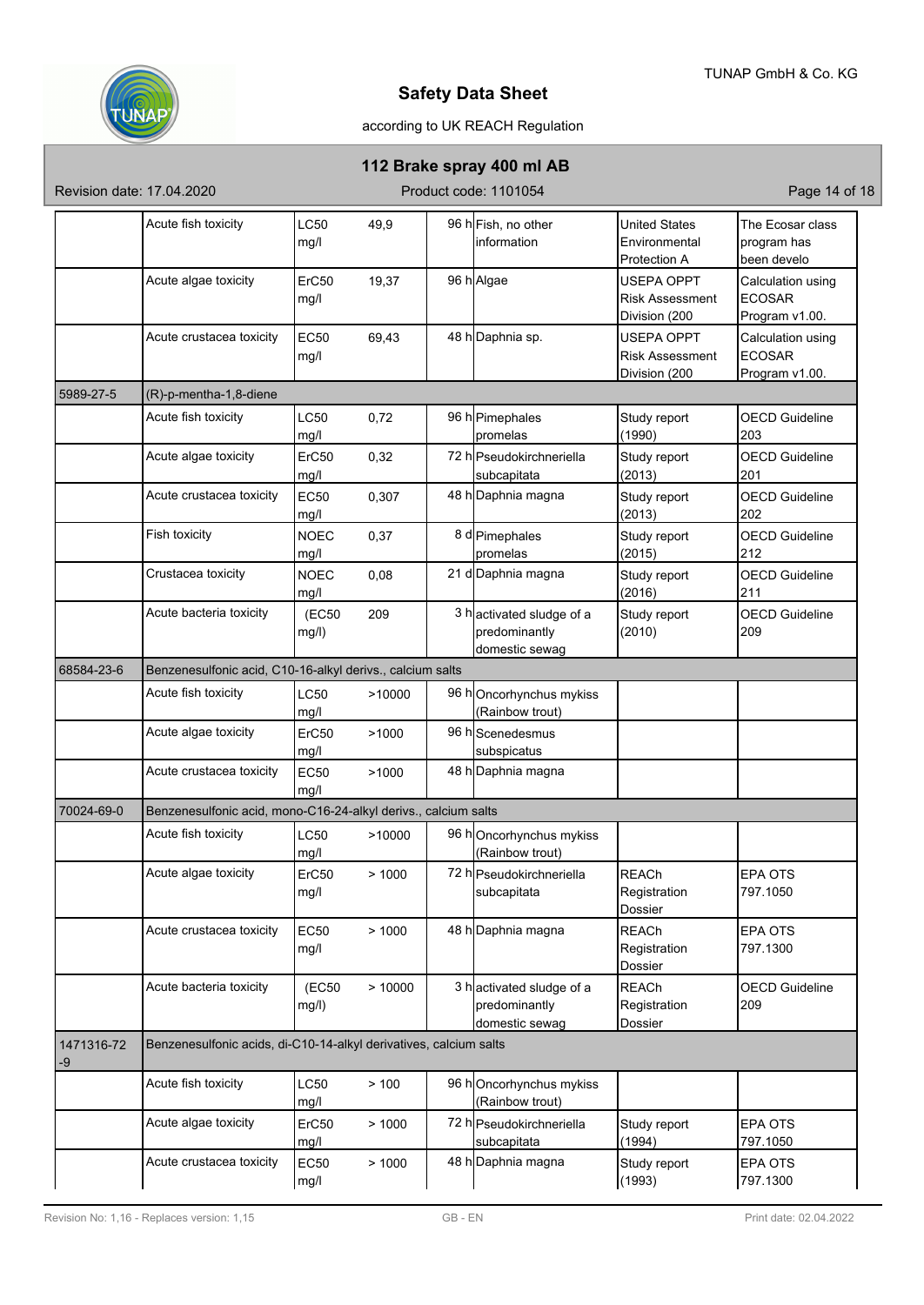

#### according to UK REACH Regulation

## **112 Brake spray 400 ml AB**

| Revision date: 17.04.2020 |                           | Product code: 1101054 |       |                            | Page 15 of 18 |                  |  |
|---------------------------|---------------------------|-----------------------|-------|----------------------------|---------------|------------------|--|
|                           | l Acute bacteria toxicitv | <b>(EC50</b>          | 10000 | › h∣activated sludge of a_ | Study report  | <b>Guideline</b> |  |

#### **12.2. Persistence and degradability**

#### The product has not been tested.

| <b>CAS No</b> | <b>I</b> Chemical name                                             |       |    |                 |
|---------------|--------------------------------------------------------------------|-------|----|-----------------|
|               | <b>I</b> Method                                                    | Value |    | <b>I</b> Source |
|               | Evaluation                                                         |       |    |                 |
| 92128-66-0    | Hydrocarbons, C6-C7, n-alkanes, isoalkanes, cyclics, < 5% n-hexane |       |    |                 |
|               | OECD Guideline 301 F                                               | 98%   | 28 |                 |
|               | Easily biodegradable (concerning to the criteria of the OECD)      |       |    |                 |

#### **12.3. Bioaccumulative potential**

The product has not been tested.

#### **Partition coefficient n-octanol/water**

| CAS No       | lChemical name                                                     | Log Pow     |
|--------------|--------------------------------------------------------------------|-------------|
| 75-28-5      | lisobutane                                                         | 1,09        |
| 92128-66-0   | Hydrocarbons, C6-C7, n-alkanes, isoalkanes, cyclics, < 5% n-hexane | $3,4 - 5,2$ |
| 74-98-6      | <b>I</b> propane                                                   | 1,09        |
| 106-97-8     | Ibutane                                                            | 1,09        |
| 5989-27-5    | $(R)-p$ -mentha-1,8-diene                                          | 4,38        |
| 70024-69-0   | Benzenesulfonic acid, mono-C16-24-alkyl derivs., calcium salts     | 18.05       |
| 1471316-72-9 | Benzenesulfonic acids, di-C10-14-alkyl derivatives, calcium salts  | > 6.91      |

#### **BCF**

| <b>CAS No</b> | <b>I</b> Chemical name                                                | <b>BCF</b> | Species                      | Source               |
|---------------|-----------------------------------------------------------------------|------------|------------------------------|----------------------|
| 5989-27-5     | $(R)-p$ -mentha-1,8-diene                                             | 908,5      |                              | Other company data ( |
| 1471316-72-9  | Benzenesulfonic acids, di-C10-14-alkyl<br>Iderivatives, calcium salts | 70.8       | Fish, not further specified. | Study report (2013)  |

#### **12.4. Mobility in soil**

The product has not been tested.

#### **12.5. Results of PBT and vPvB assessment**

The substances in the mixture do not meet the PBT/vPvB criteria according to UK REACH.

# The product has not been tested.

## **12.6. Endocrine disrupting properties**

This product does not contain a substance that has endocrine disrupting properties with respect to non-target organisms as no components meets the criteria.

#### **12.7. Other adverse effects**

No information available.

#### **Further information**

Do not allow to enter into surface water or drains. Do not allow to enter into soil/subsoil.

### **SECTION 13: Disposal considerations**

#### **13.1. Waste treatment methods**

#### **Disposal recommendations**

Do not allow to enter into surface water or drains. Dispose of waste according to applicable legislation.

#### **List of Wastes Code - residues/unused products**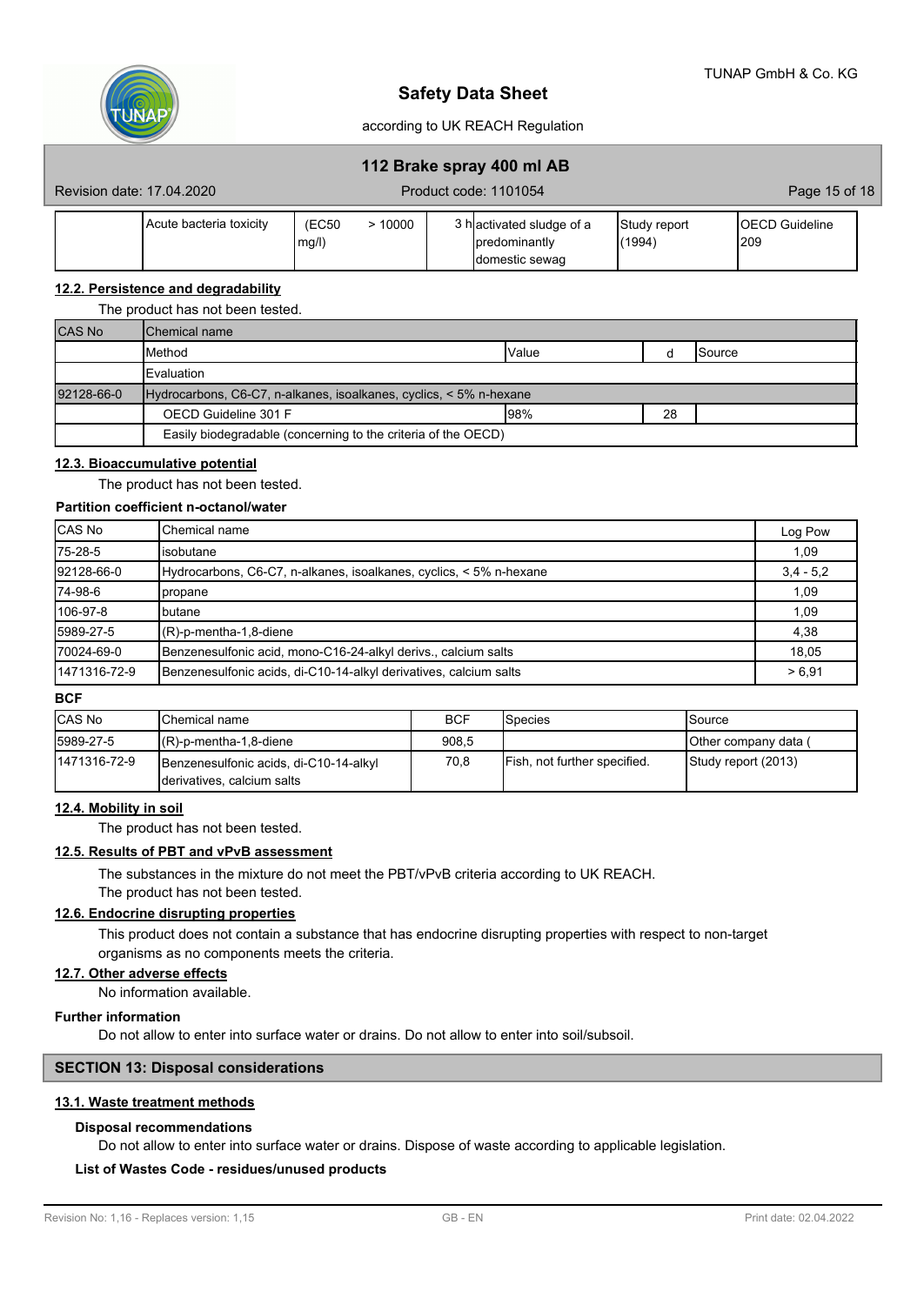

# **112 Brake spray 400 ml AB**

| Revision date: 17,04,2020                                           |                                                                                                                                                                                                          | Product code: 1101054                                                                                                                                                                 | Page 16 of 18 |
|---------------------------------------------------------------------|----------------------------------------------------------------------------------------------------------------------------------------------------------------------------------------------------------|---------------------------------------------------------------------------------------------------------------------------------------------------------------------------------------|---------------|
| 160504                                                              | WASTES NOT OTHERWISE SPECIFIED IN THE LIST; gases in pressure containers and discarded<br>chemicals; gases in pressure containers (including halons) containing hazardous substances;<br>hazardous waste |                                                                                                                                                                                       |               |
|                                                                     | List of Wastes Code - used product                                                                                                                                                                       |                                                                                                                                                                                       |               |
| 160504                                                              | hazardous waste                                                                                                                                                                                          | WASTES NOT OTHERWISE SPECIFIED IN THE LIST; gases in pressure containers and discarded<br>chemicals; gases in pressure containers (including halons) containing hazardous substances; |               |
| 150104                                                              | List of Wastes Code - contaminated packaging<br>packaging waste); metallic packaging                                                                                                                     | WASTE PACKAGING; ABSORBENTS, WIPING CLOTHS, FILTER MATERIALS AND PROTECTIVE<br>CLOTHING NOT OTHERWISE SPECIFIED; packaging (including separately collected municipal                  |               |
| <b>SECTION 14: Transport information</b>                            |                                                                                                                                                                                                          |                                                                                                                                                                                       |               |
| Land transport (ADR/RID)<br>14.1 IIN number or ID number<br>IN 1950 |                                                                                                                                                                                                          |                                                                                                                                                                                       |               |

| <b>AEROSOLS</b><br>14.2. UN proper shipping name:<br>2<br>14.3. Transport hazard class(es):<br>14.4. Packing group:<br>2.1<br>Hazard label:<br>5F<br>Classification code:<br>190 327 344 625<br><b>Special Provisions:</b><br>1 <sup>1</sup><br>Limited quantity:<br>E0<br>Excepted quantity:<br>$\overline{2}$<br>Transport category:<br>D<br>Tunnel restriction code:<br>Inland waterways transport (ADN)<br>14.1. UN number or ID number:<br><b>UN 1950</b><br><b>AEROSOLS</b><br>14.2. UN proper shipping name:<br>2<br>14.3. Transport hazard class(es):<br>14.4. Packing group:<br>2.1<br>Hazard label:<br>5F<br>Classification code:<br>190 327 344 625<br><b>Special Provisions:</b><br>1 <sub>L</sub><br>Limited quantity:<br>E <sub>0</sub><br>Excepted quantity:<br><b>Marine transport (IMDG)</b><br>14.1. UN number or ID number:<br><b>UN 1950</b><br><b>AEROSOLS</b><br>14.2. UN proper shipping name:<br>2.1<br>14.3. Transport hazard class(es):<br>14.4. Packing group:<br>2.1<br>Hazard label:<br>Marine pollutant:<br>no<br><b>Special Provisions:</b><br>1000 mL<br>Limited quantity:<br>E <sub>0</sub><br>Excepted quantity:<br>$F-D, S-U$<br>EmS:<br>Air transport (ICAO-TI/IATA-DGR)<br>14.1. UN number or ID number:<br><b>UN 1950</b><br>AEROSOLS, flammable<br>14.2. UN proper shipping name:<br>2.1<br>14.3. Transport hazard class(es):<br>14.4. Packing group:<br>$\overline{a}$ | 14.1. UN number or ID number: | <b>UN 1950</b>                   |
|----------------------------------------------------------------------------------------------------------------------------------------------------------------------------------------------------------------------------------------------------------------------------------------------------------------------------------------------------------------------------------------------------------------------------------------------------------------------------------------------------------------------------------------------------------------------------------------------------------------------------------------------------------------------------------------------------------------------------------------------------------------------------------------------------------------------------------------------------------------------------------------------------------------------------------------------------------------------------------------------------------------------------------------------------------------------------------------------------------------------------------------------------------------------------------------------------------------------------------------------------------------------------------------------------------------------------------------------------------------------------------------------------------------|-------------------------------|----------------------------------|
|                                                                                                                                                                                                                                                                                                                                                                                                                                                                                                                                                                                                                                                                                                                                                                                                                                                                                                                                                                                                                                                                                                                                                                                                                                                                                                                                                                                                                |                               |                                  |
|                                                                                                                                                                                                                                                                                                                                                                                                                                                                                                                                                                                                                                                                                                                                                                                                                                                                                                                                                                                                                                                                                                                                                                                                                                                                                                                                                                                                                |                               |                                  |
|                                                                                                                                                                                                                                                                                                                                                                                                                                                                                                                                                                                                                                                                                                                                                                                                                                                                                                                                                                                                                                                                                                                                                                                                                                                                                                                                                                                                                |                               |                                  |
|                                                                                                                                                                                                                                                                                                                                                                                                                                                                                                                                                                                                                                                                                                                                                                                                                                                                                                                                                                                                                                                                                                                                                                                                                                                                                                                                                                                                                |                               |                                  |
|                                                                                                                                                                                                                                                                                                                                                                                                                                                                                                                                                                                                                                                                                                                                                                                                                                                                                                                                                                                                                                                                                                                                                                                                                                                                                                                                                                                                                |                               |                                  |
|                                                                                                                                                                                                                                                                                                                                                                                                                                                                                                                                                                                                                                                                                                                                                                                                                                                                                                                                                                                                                                                                                                                                                                                                                                                                                                                                                                                                                |                               |                                  |
|                                                                                                                                                                                                                                                                                                                                                                                                                                                                                                                                                                                                                                                                                                                                                                                                                                                                                                                                                                                                                                                                                                                                                                                                                                                                                                                                                                                                                |                               |                                  |
|                                                                                                                                                                                                                                                                                                                                                                                                                                                                                                                                                                                                                                                                                                                                                                                                                                                                                                                                                                                                                                                                                                                                                                                                                                                                                                                                                                                                                |                               |                                  |
|                                                                                                                                                                                                                                                                                                                                                                                                                                                                                                                                                                                                                                                                                                                                                                                                                                                                                                                                                                                                                                                                                                                                                                                                                                                                                                                                                                                                                |                               |                                  |
|                                                                                                                                                                                                                                                                                                                                                                                                                                                                                                                                                                                                                                                                                                                                                                                                                                                                                                                                                                                                                                                                                                                                                                                                                                                                                                                                                                                                                |                               |                                  |
|                                                                                                                                                                                                                                                                                                                                                                                                                                                                                                                                                                                                                                                                                                                                                                                                                                                                                                                                                                                                                                                                                                                                                                                                                                                                                                                                                                                                                |                               |                                  |
|                                                                                                                                                                                                                                                                                                                                                                                                                                                                                                                                                                                                                                                                                                                                                                                                                                                                                                                                                                                                                                                                                                                                                                                                                                                                                                                                                                                                                |                               |                                  |
|                                                                                                                                                                                                                                                                                                                                                                                                                                                                                                                                                                                                                                                                                                                                                                                                                                                                                                                                                                                                                                                                                                                                                                                                                                                                                                                                                                                                                |                               |                                  |
|                                                                                                                                                                                                                                                                                                                                                                                                                                                                                                                                                                                                                                                                                                                                                                                                                                                                                                                                                                                                                                                                                                                                                                                                                                                                                                                                                                                                                |                               |                                  |
|                                                                                                                                                                                                                                                                                                                                                                                                                                                                                                                                                                                                                                                                                                                                                                                                                                                                                                                                                                                                                                                                                                                                                                                                                                                                                                                                                                                                                |                               |                                  |
|                                                                                                                                                                                                                                                                                                                                                                                                                                                                                                                                                                                                                                                                                                                                                                                                                                                                                                                                                                                                                                                                                                                                                                                                                                                                                                                                                                                                                |                               |                                  |
|                                                                                                                                                                                                                                                                                                                                                                                                                                                                                                                                                                                                                                                                                                                                                                                                                                                                                                                                                                                                                                                                                                                                                                                                                                                                                                                                                                                                                |                               |                                  |
|                                                                                                                                                                                                                                                                                                                                                                                                                                                                                                                                                                                                                                                                                                                                                                                                                                                                                                                                                                                                                                                                                                                                                                                                                                                                                                                                                                                                                |                               |                                  |
|                                                                                                                                                                                                                                                                                                                                                                                                                                                                                                                                                                                                                                                                                                                                                                                                                                                                                                                                                                                                                                                                                                                                                                                                                                                                                                                                                                                                                |                               |                                  |
|                                                                                                                                                                                                                                                                                                                                                                                                                                                                                                                                                                                                                                                                                                                                                                                                                                                                                                                                                                                                                                                                                                                                                                                                                                                                                                                                                                                                                |                               |                                  |
|                                                                                                                                                                                                                                                                                                                                                                                                                                                                                                                                                                                                                                                                                                                                                                                                                                                                                                                                                                                                                                                                                                                                                                                                                                                                                                                                                                                                                |                               |                                  |
|                                                                                                                                                                                                                                                                                                                                                                                                                                                                                                                                                                                                                                                                                                                                                                                                                                                                                                                                                                                                                                                                                                                                                                                                                                                                                                                                                                                                                |                               |                                  |
|                                                                                                                                                                                                                                                                                                                                                                                                                                                                                                                                                                                                                                                                                                                                                                                                                                                                                                                                                                                                                                                                                                                                                                                                                                                                                                                                                                                                                |                               |                                  |
|                                                                                                                                                                                                                                                                                                                                                                                                                                                                                                                                                                                                                                                                                                                                                                                                                                                                                                                                                                                                                                                                                                                                                                                                                                                                                                                                                                                                                |                               |                                  |
|                                                                                                                                                                                                                                                                                                                                                                                                                                                                                                                                                                                                                                                                                                                                                                                                                                                                                                                                                                                                                                                                                                                                                                                                                                                                                                                                                                                                                |                               |                                  |
|                                                                                                                                                                                                                                                                                                                                                                                                                                                                                                                                                                                                                                                                                                                                                                                                                                                                                                                                                                                                                                                                                                                                                                                                                                                                                                                                                                                                                |                               |                                  |
|                                                                                                                                                                                                                                                                                                                                                                                                                                                                                                                                                                                                                                                                                                                                                                                                                                                                                                                                                                                                                                                                                                                                                                                                                                                                                                                                                                                                                |                               |                                  |
|                                                                                                                                                                                                                                                                                                                                                                                                                                                                                                                                                                                                                                                                                                                                                                                                                                                                                                                                                                                                                                                                                                                                                                                                                                                                                                                                                                                                                |                               | 63, 190, 277, 327, 344, 381, 959 |
|                                                                                                                                                                                                                                                                                                                                                                                                                                                                                                                                                                                                                                                                                                                                                                                                                                                                                                                                                                                                                                                                                                                                                                                                                                                                                                                                                                                                                |                               |                                  |
|                                                                                                                                                                                                                                                                                                                                                                                                                                                                                                                                                                                                                                                                                                                                                                                                                                                                                                                                                                                                                                                                                                                                                                                                                                                                                                                                                                                                                |                               |                                  |
|                                                                                                                                                                                                                                                                                                                                                                                                                                                                                                                                                                                                                                                                                                                                                                                                                                                                                                                                                                                                                                                                                                                                                                                                                                                                                                                                                                                                                |                               |                                  |
|                                                                                                                                                                                                                                                                                                                                                                                                                                                                                                                                                                                                                                                                                                                                                                                                                                                                                                                                                                                                                                                                                                                                                                                                                                                                                                                                                                                                                |                               |                                  |
|                                                                                                                                                                                                                                                                                                                                                                                                                                                                                                                                                                                                                                                                                                                                                                                                                                                                                                                                                                                                                                                                                                                                                                                                                                                                                                                                                                                                                |                               |                                  |
|                                                                                                                                                                                                                                                                                                                                                                                                                                                                                                                                                                                                                                                                                                                                                                                                                                                                                                                                                                                                                                                                                                                                                                                                                                                                                                                                                                                                                |                               |                                  |
|                                                                                                                                                                                                                                                                                                                                                                                                                                                                                                                                                                                                                                                                                                                                                                                                                                                                                                                                                                                                                                                                                                                                                                                                                                                                                                                                                                                                                |                               |                                  |
|                                                                                                                                                                                                                                                                                                                                                                                                                                                                                                                                                                                                                                                                                                                                                                                                                                                                                                                                                                                                                                                                                                                                                                                                                                                                                                                                                                                                                |                               |                                  |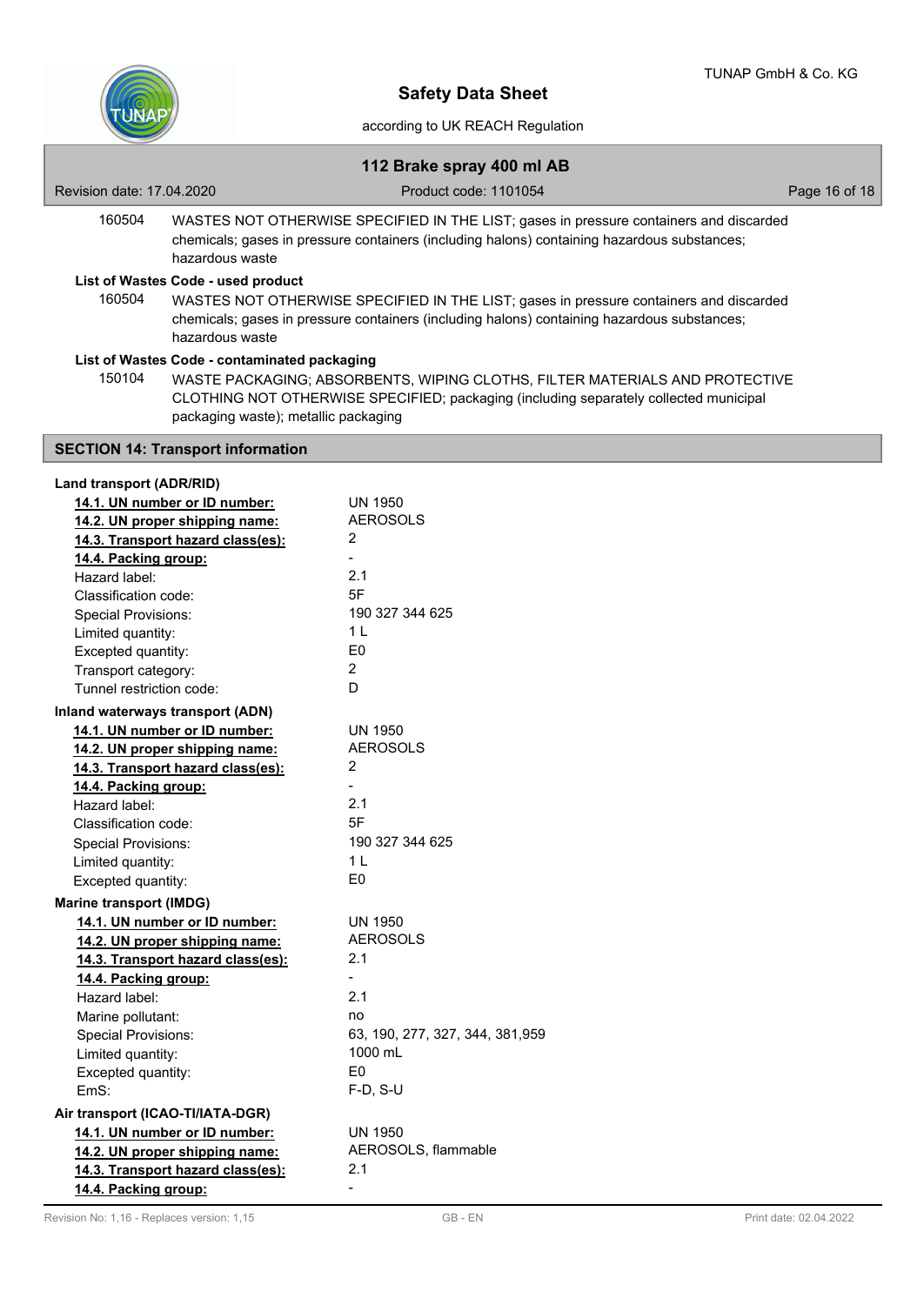

| 112 Brake spray 400 ml AB                                                                                                                                                                                                                                                                          |                                                                            |                                                                             |               |
|----------------------------------------------------------------------------------------------------------------------------------------------------------------------------------------------------------------------------------------------------------------------------------------------------|----------------------------------------------------------------------------|-----------------------------------------------------------------------------|---------------|
| Revision date: 17,04,2020                                                                                                                                                                                                                                                                          |                                                                            | Product code: 1101054                                                       | Page 17 of 18 |
| Hazard label:<br><b>Special Provisions:</b><br>Limited quantity Passenger:<br>Passenger LQ:<br>Excepted quantity:<br>IATA-packing instructions - Passenger:<br>IATA-max. quantity - Passenger:<br>IATA-packing instructions - Cargo:<br>IATA-max. quantity - Cargo:<br>14.5. Environmental hazards | 2.1<br>A145 A167 A802<br>30 kg G<br>Y203<br>E <sub>0</sub>                 | 203<br>75 kg<br>203<br>150 kg                                               |               |
| ENVIRONMENTALLY HAZARDOUS:<br>14.6. Special precautions for user<br>No information available.<br>14.7. Maritime transport in bulk according to IMO instruments<br>not applicable                                                                                                                   | No                                                                         |                                                                             |               |
| <b>SECTION 15: Regulatory information</b>                                                                                                                                                                                                                                                          |                                                                            |                                                                             |               |
| 15.1. Safety, health and environmental regulations/legislation specific for the substance or mixture                                                                                                                                                                                               |                                                                            |                                                                             |               |
| EU regulatory information<br>Restrictions on use (REACH, annex XVII):<br>Entry 3, Entry 28, Entry 40, Entry 75<br>2010/75/EU (VOC):                                                                                                                                                                | No information available.                                                  |                                                                             |               |
| 2004/42/EC (VOC):                                                                                                                                                                                                                                                                                  | No information available.                                                  |                                                                             |               |
| <b>Additional information</b><br>Safety Data Sheet according to Regulation (EC) No. 1907/2006 (REACH)<br>Aerosol Directive (75/324/)<br>National regulatory information                                                                                                                            |                                                                            |                                                                             |               |
| Employment restrictions:<br>Water hazard class (D):                                                                                                                                                                                                                                                | work protection guideline' (94/33/EC).<br>2 - obviously hazardous to water | Observe restrictions to employment for juveniles according to the 'juvenile |               |
| <b>SECTION 16: Other information</b>                                                                                                                                                                                                                                                               |                                                                            |                                                                             |               |

#### **Changes**

This data sheet contains changes from the previous version in section(s): 2,3,6,9,11.

#### **Abbreviations and acronyms**

ADR: Accord européen sur le transport des marchandises dangereuses par Route (European Agreement concerning the International Carriage of Dangerous Goods by Road) RID: Règlement international concernant le transport des marchandises dangereuses par chemin de fer (Regulations Concerning the International Transport of Dangerous Goods by Rail) IATA: International Air Transport Association IMDG: International Maritime Code for Dangerous Goods GHS: Globally Harmonized System of Classification and Labelling of Chemicals EINECS: European Inventory of Existing Commercial Chemical Substances ELINCS: European List of Notified Chemical Substances CAS: Chemical Abstracts Service (division of the American Chemical Society) DNEL/DMEL: Derived No Effect Level / Derived Minimal Effect Level WEL (UK): Workplace Exposure Limits TWA (EC): Time-Weighted Average